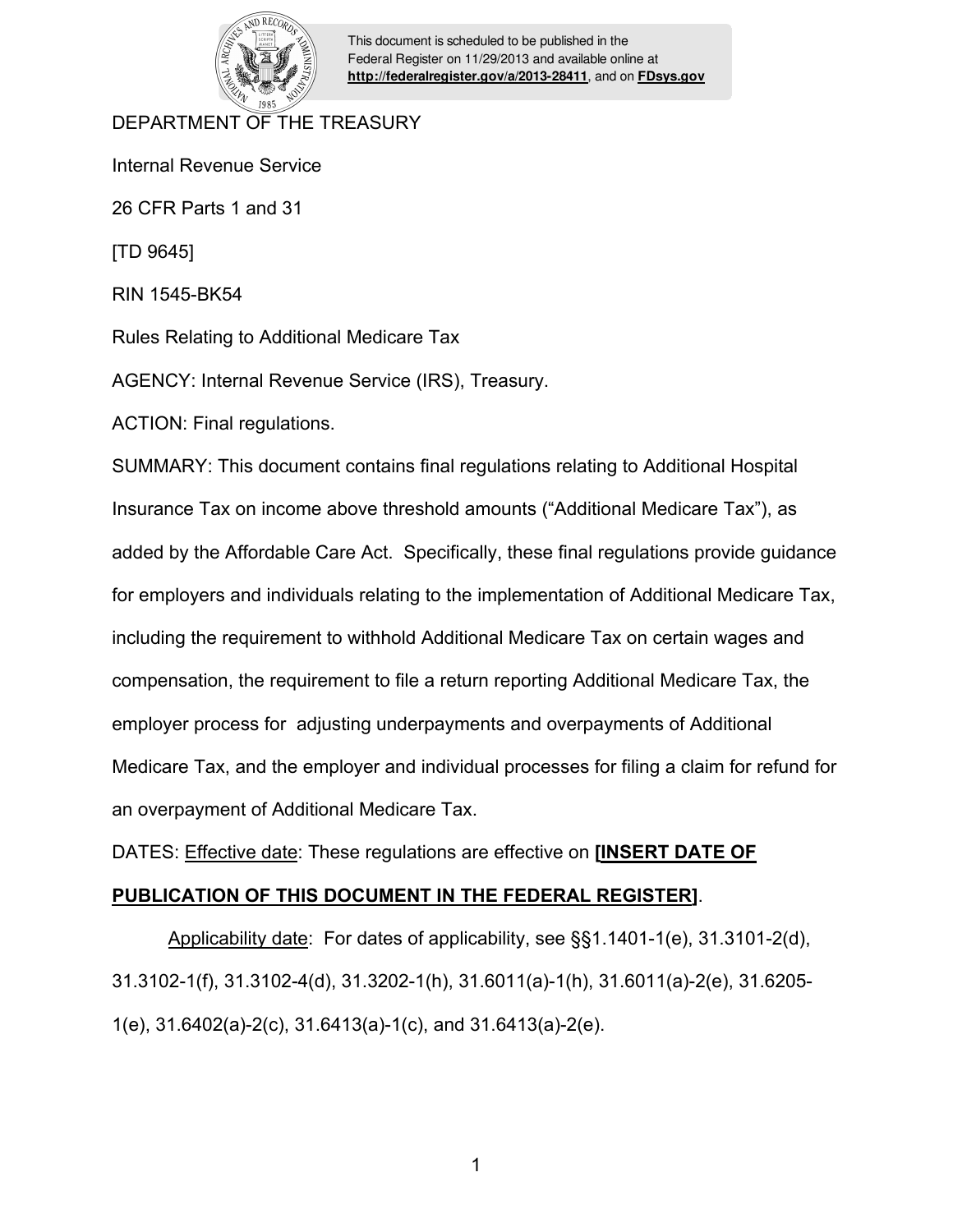FOR FUTHER INFORMATION CONTACT: Andrew K. Holubeck at (202) 317-4774 (not a toll-free number).

### SUPPLEMENTARY INFORMATION

### **Paperwork Reduction Act**

The collection of information contained in these final regulations has been reviewed and approved by the Office of Management and Budget in accordance with the Paperwork Reduction Act (PRA) of 1995 (44 U.S.C. 3507(d)) under control number 1545-2097. The collection of information in these regulations is in §§31.6011(a)-1, 31.6011(a)-2, 31.6205-1, 31.6402(a)-2, 31.6413(a)-1, and 31.6413(a)-2. This information is required by the IRS to verify compliance with return requirements under section 6011, employment tax adjustments under sections 6205 and 6413, and claims for refund of overpayments under section 6402. This information will be used to determine whether the amount of tax has been reported and calculated correctly. The likely respondents are employers and individuals.

An agency may not conduct or sponsor, and a person is not required to respond to, a collection of information unless it displays a valid control number assigned by the Office of Management and Budget.

Books or records relating to a collection of information must be retained as long as their contents may become material in the administration of any internal revenue law. Generally, tax returns and tax return information are confidential, as required by 26 U.S.C. 6103.

### **Background**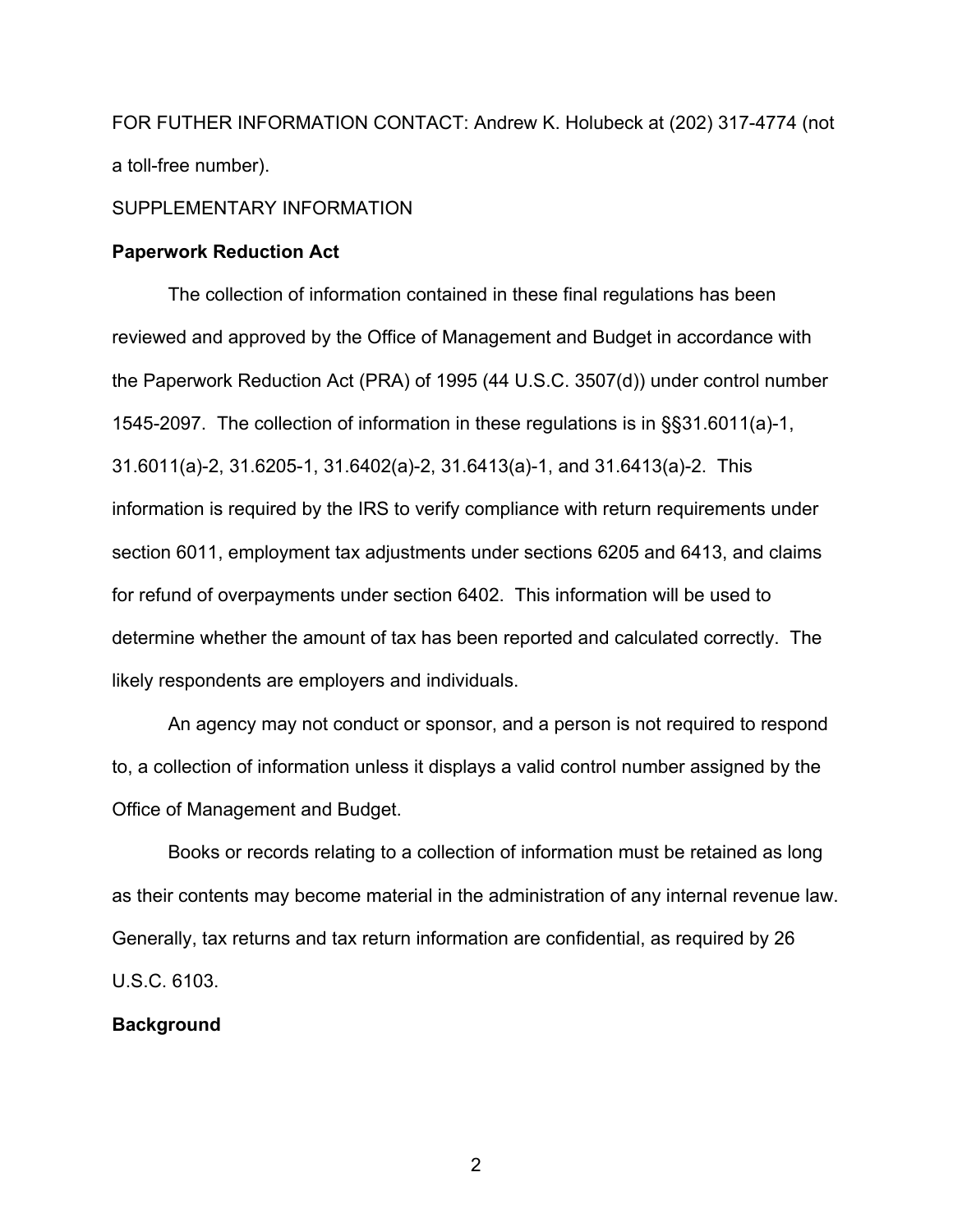These final regulations are issued in connection with the Additional Hospital Insurance Tax on income above threshold amounts ("Additional Medicare Tax"), as added by section 9015 of the Patient Protection and Affordable Care Act (PPACA), Public Law 111-148 (124 Stat. 119 (2010)), and as amended by section 10906 of the PPACA and section 1402(b) of the Health Care and Education Reconciliation Act of 2010, Public Law 111-152 (124 Stat. 1029 (2010)) (collectively, the "Affordable Care Act"). The final regulations include amendments to §1.1401-1 of the Income Tax Regulations, and §§31.3101-2, 31.3102-1, 31.3102-4, 31.3202-1, 31.6011(a)-1, 31.6011(a)-2, 31.6205-1, 31.6402(a)-2, 31.6413(a)-1, and 31.6413(a)-2 of the Employment Tax Regulations. The final regulations provide guidance for employers and individuals relating to the implementation of Additional Medicare Tax, including the requirement to withhold Additional Medicare Tax on certain wages and compensation, the requirement to file a return reporting Additional Medicare Tax, the employer process for adjusting underpayments and overpayments of Additional Medicare Tax, and the employer and individual processes for filing a claim for refund of Additional Medicare Tax.

A notice of proposed rulemaking (REG-130074-11) was published in the **Federal Register** (77 FR 72268) on December 5, 2012. A public hearing was scheduled for April 4, 2013. The IRS did not receive any requests to testify at the public hearing, and therefore the public hearing was cancelled. Comments responding to the proposed regulations were received. All comments were considered and are available for public inspection and copying at http://www.regulations.gov or upon request. After consideration of all the comments, the proposed regulations are adopted as amended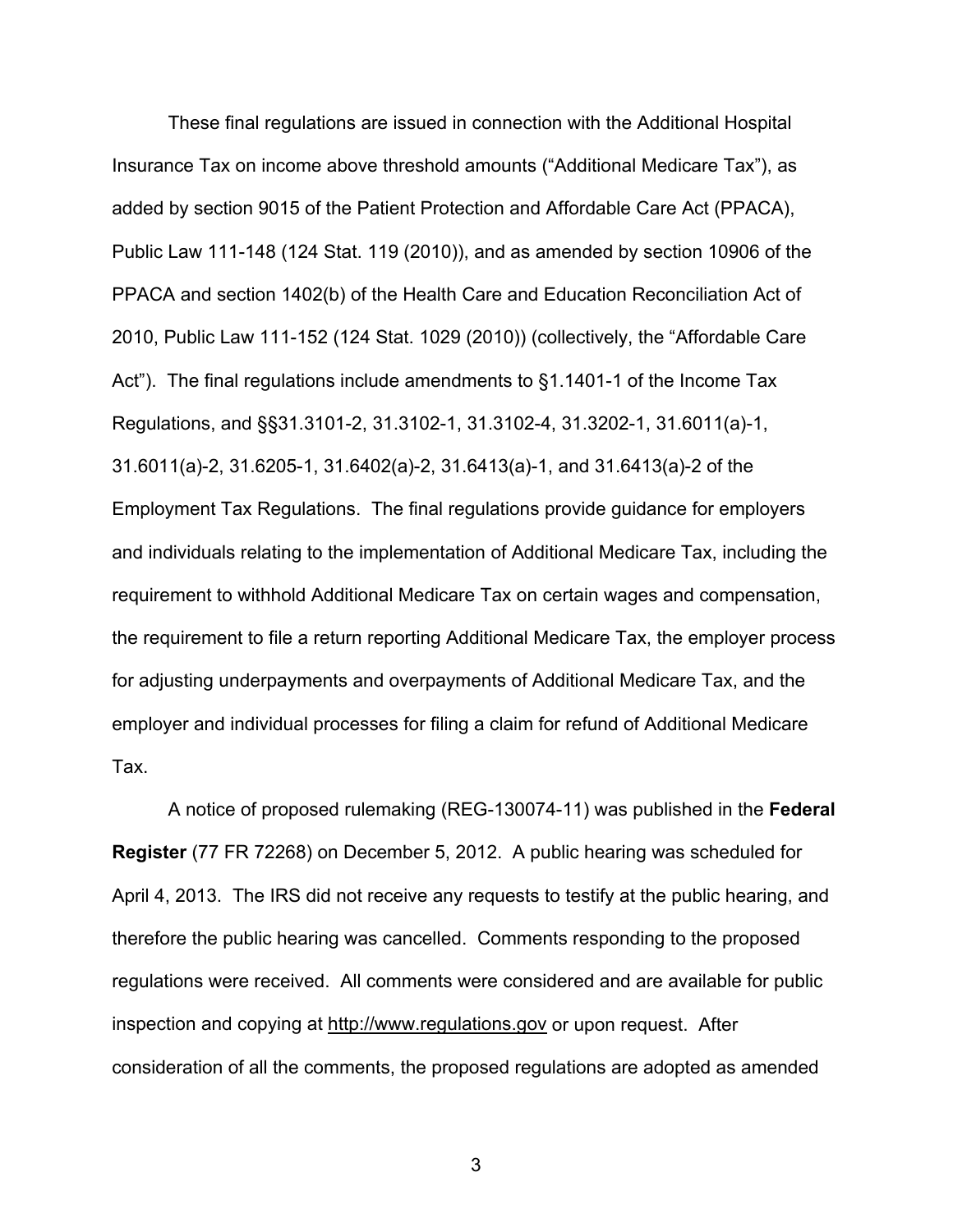by this Treasury decision. The public comments and revisions are discussed in this preamble.

#### **Summary of Comments and Explanation of Revisions**

 The IRS received five comments in response to the proposed regulations. One commenter expressed concern that the 2013 Old Age, Survivors and Disability Insurance (OASDI) tax rate for employees of 6.2 percent was applied to wages for services performed in the last two weeks of 2012, when the OASDI tax rate for employees was 4.2 percent. This comment is outside the scope of these regulations.

 Another commenter requested that the comment period for the proposed regulations be extended by 60 days. The Administrative Procedure Act does not set a time frame for a comment period on regulations. However, Executive Order (E.O.) 12866 provides that generally a comment period should be no less than 60 days. The public was given 90 days to comment on the proposed regulations, which exceeds the period required by E.O. 12866. The IRS received only five comments during the 90-day comment period, no comments were received after the 90-day comment period expired, and there is no indication that more comments would have been received if the comment period had been extended. Therefore, an extension of the comment period beyond the 90 days provided in the proposed regulations was not warranted.

 One commenter noted that because Additional Medicare Tax will involve new recordkeeping and withholding procedures for employers and certain employees, there may be inadvertent errors involved with implementing the tax, especially in the first year of implementation. Therefore, the commenter requested that the IRS grant employers flexibility in correcting overpayments and underpayments of Additional Medicare Tax by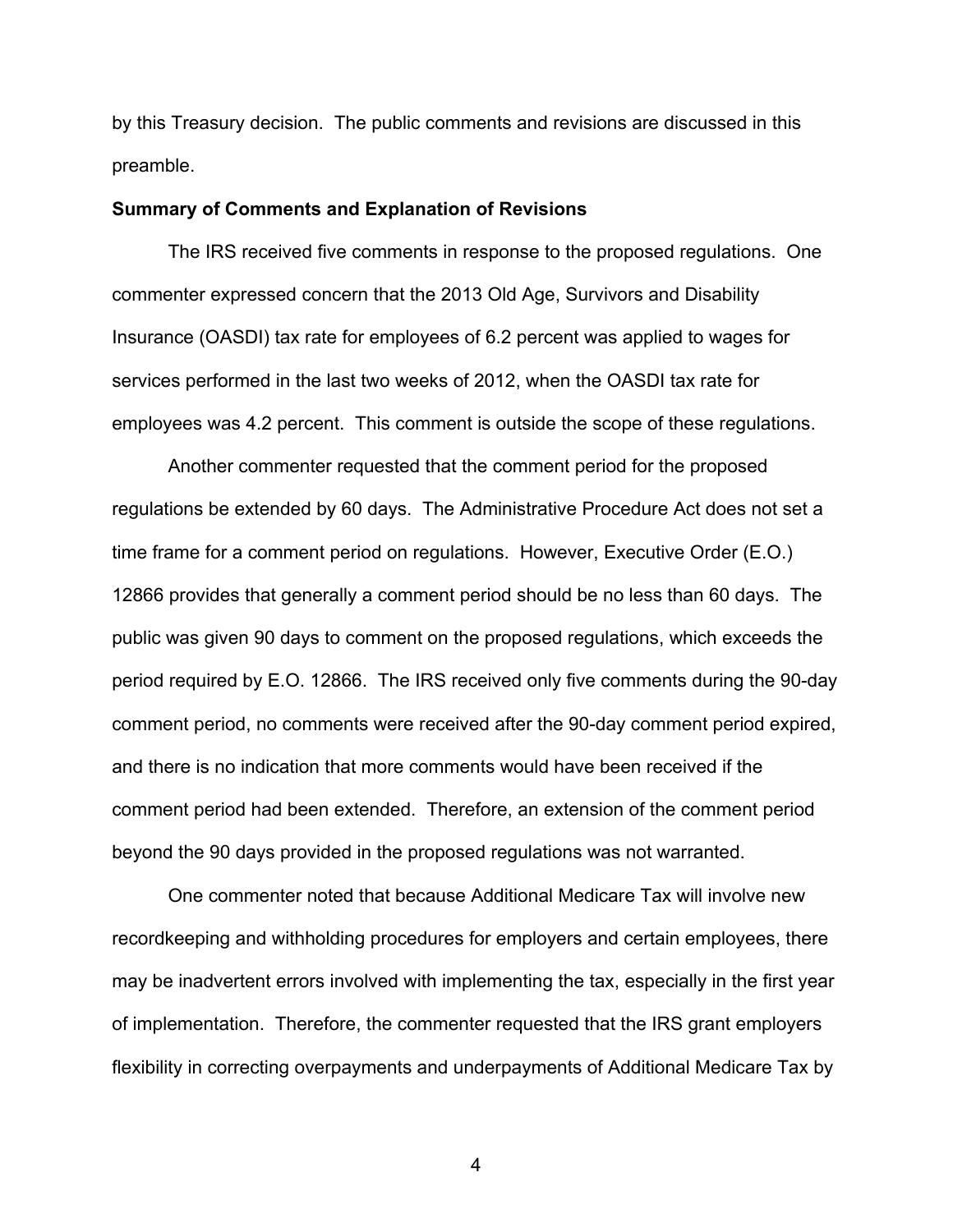allowing additional time to correct errors, allowing corrections for a certain period without penalty, and granting an exemption from penalties for de minimis errors.

No such changes were made in these final regulations. The regulations under §§31.6205-1(a) and 31.6413(a)-2 already allow employers flexibility in making interestfree adjustments of underpayments and overpayments and, to the extent an employer discovers an error in withholding, paying, or reporting Additional Medicare Tax, the regulations provide procedures for correcting that error on an adjusted employer return generally without imposition of interest. Further, under sections 6651 and 6656, penalties for failure to pay or deposit Additional Medicare Tax do not apply to the extent the failure is due to reasonable cause and not willful neglect.

To correct an overpayment of income tax or Additional Medicare Tax, an employer may make an adjustment only if it repays or reimburses the employee prior to the end of the calendar year in which the wages or compensation was paid. Similarly, to correct an underpayment of income tax or Additional Medicare Tax, an employer may make an interest-free adjustment only if the error is ascertained within the calendar year in which the wages or compensation was paid. Because employees will report Additional Medicare Tax on Form 1040, "U.S. Individual Tax Return," allowing employers time beyond the end of the calendar year in which the error was made to correct overpayments and underpayments would create complexity and confusion for individuals filing individual income tax returns and would adversely affect tax administration. Accordingly, these final regulations do not include additional procedures specifically for correcting Additional Medicare Tax errors, but rather generally rely on existing procedures for correcting income tax withholding errors.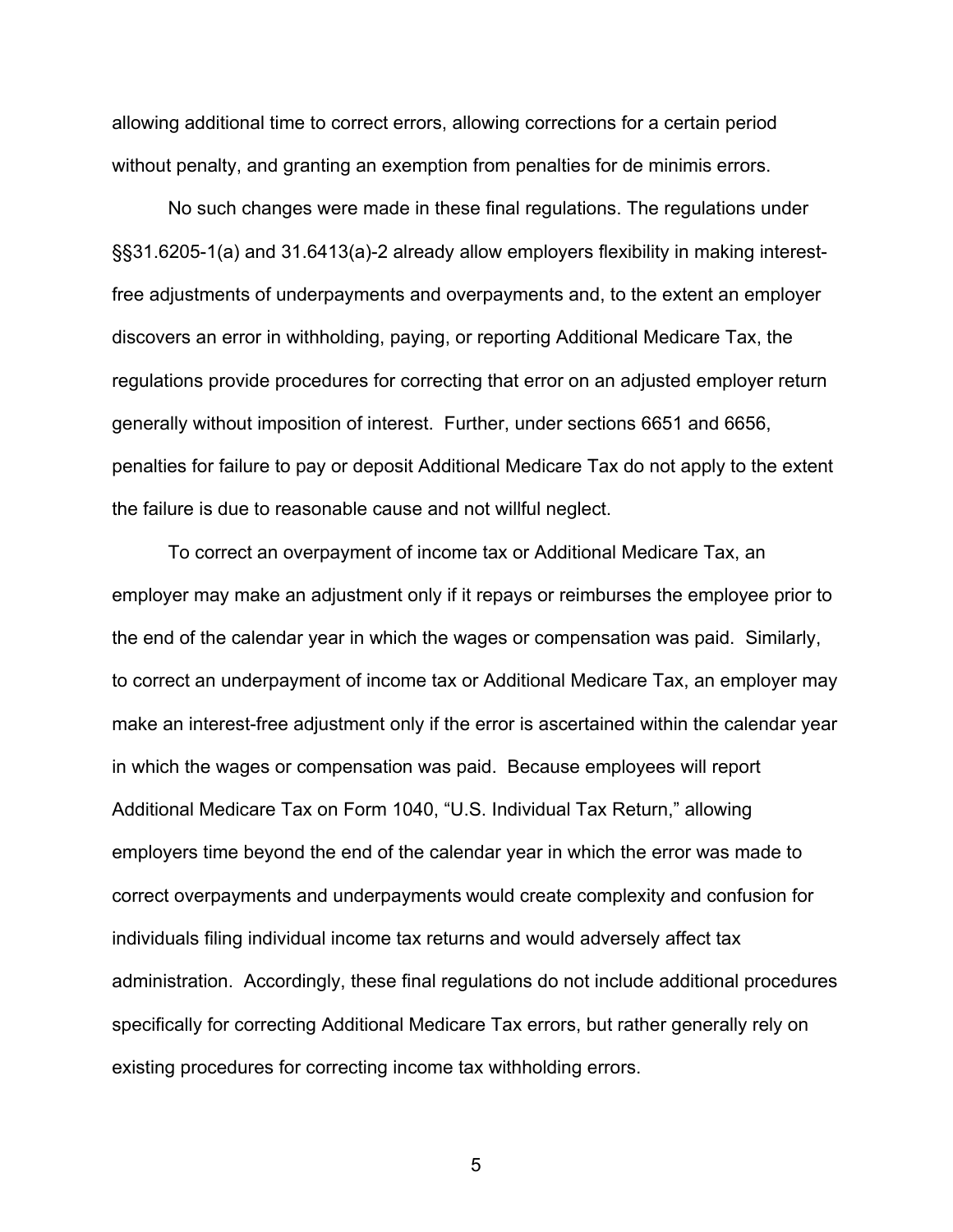One commenter questioned how employers should treat repayment by an employee of wage payments received by the employee in a prior year for Additional Medicare Tax purposes (for example, sign on bonuses paid to employees that are subject to repayment if certain conditions are not satisfied). Employers cannot make an adjustment or file a claim for refund for Additional Medicare Tax withholding when there is a repayment of wages received by an employee in a prior year because the employee determines liability for Additional Medicare Tax on the employee's income tax return for the prior year; however, the employee may be able to file an amended return claiming a refund of the Additional Medicare Tax.

More specifically, under current employment tax adjustment procedures, if the repayment occurs within the period of limitations for refund, the employer can repay or reimburse the social security and Medicare taxes withheld from the wage payment to the employee and file a refund claim, or make an interest-free adjustment, for the social security and Medicare tax overwithholding. However, under §31.6413(a)-1(a)(2)(ii) of these regulations, an employer may adjust overpaid Additional Medicare Tax withheld from employees only in the calendar year in which the wages or compensation are paid, and only if the employer repays or reimburses the employee the amount of the overcollection prior to the end of the calendar year. Further, under §31.6402(a)- 2(a)(1)(iii) of these regulations, employers may claim a refund of overpaid Additional Medicare Tax only if the employer did not deduct or withhold the overpaid Additional Medicare Tax from the employee's wages or compensation. Accordingly, these regulations at §31.6402(a)-2(b)(3)(ii) provide that, in the case of an overpayment of Additional Medicare Tax for a year for which an individual has filed Form 1040, a claim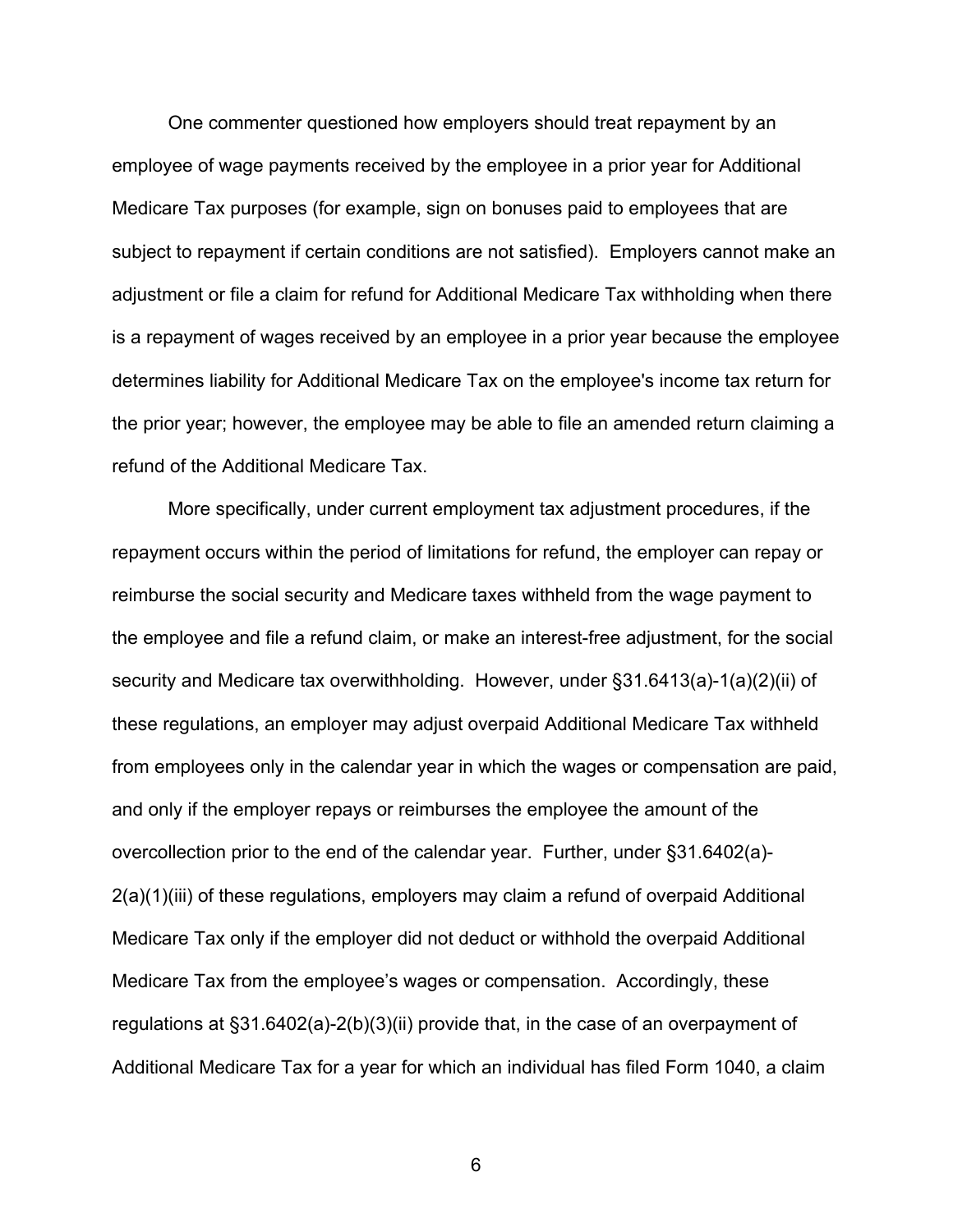for refund should be made by the individual on Form 1040X, "Amended U.S. Individual Income Tax Return." Since a wage repayment reduces the wages subject to Additional Medicare Tax for the period during which the wages were originally paid, the employee is entitled to file an amended return (on Form 1040X) to recover Additional Medicare Tax with respect to the repaid wages.<sup>1</sup>

 Finally, one commenter expressed concern about the impact of the regulations on the small business and individual community. The commenter disagreed with the conclusion in the proposed regulations that no regulatory assessment was required under E.O. 12866 because the rulemaking is not a significant regulatory action. The commenter also disagreed with the conclusion in the proposed regulations that a regulatory flexibility analysis was not required under the Regulatory Flexibility Act (5 U.S.C. 601) (RFA) because the collection of information contained in the proposed regulations will not have a significant economic impact on a substantial number of small entities.

Section 3(a)(4)(B) of E.O. 12866 requires agencies to prepare a regulatory assessment for "significant regulatory actions" as defined in section 3(f) of E.O. 12866. As part of its definition of significant regulatory actions, section 3(f) includes economically significant regulations, that is, regulatory actions that are likely to have an

 $\overline{a}$ 

 $1$  In this situation, Additional Medicare Tax is treated differently than federal income tax. For federal income tax purposes, wages paid in a year are considered income to the employee in that year, even when the wages are repaid by the employee to the employer in a subsequent year. If an employee repays wages to an employer in a year following the year in which the wages were originally paid, the employee cannot reduce the federal income tax for the prior year (i.e., the employee cannot file an amended income tax return for the prior year using Form 1040X). Instead, depending on the circumstances, the employee may be entitled to a deduction for the repaid wages (or in some cases, if the requirements of section 1341 are satisfied, a reduction of tax) on his or her income tax return for the year of repayment. By contrast, the Additional Medicare Tax is part of FICA and, similar to social security tax and Medicare tax, the repayment of wages reduces the employee's liability for Additional Medicare Tax for the prior year.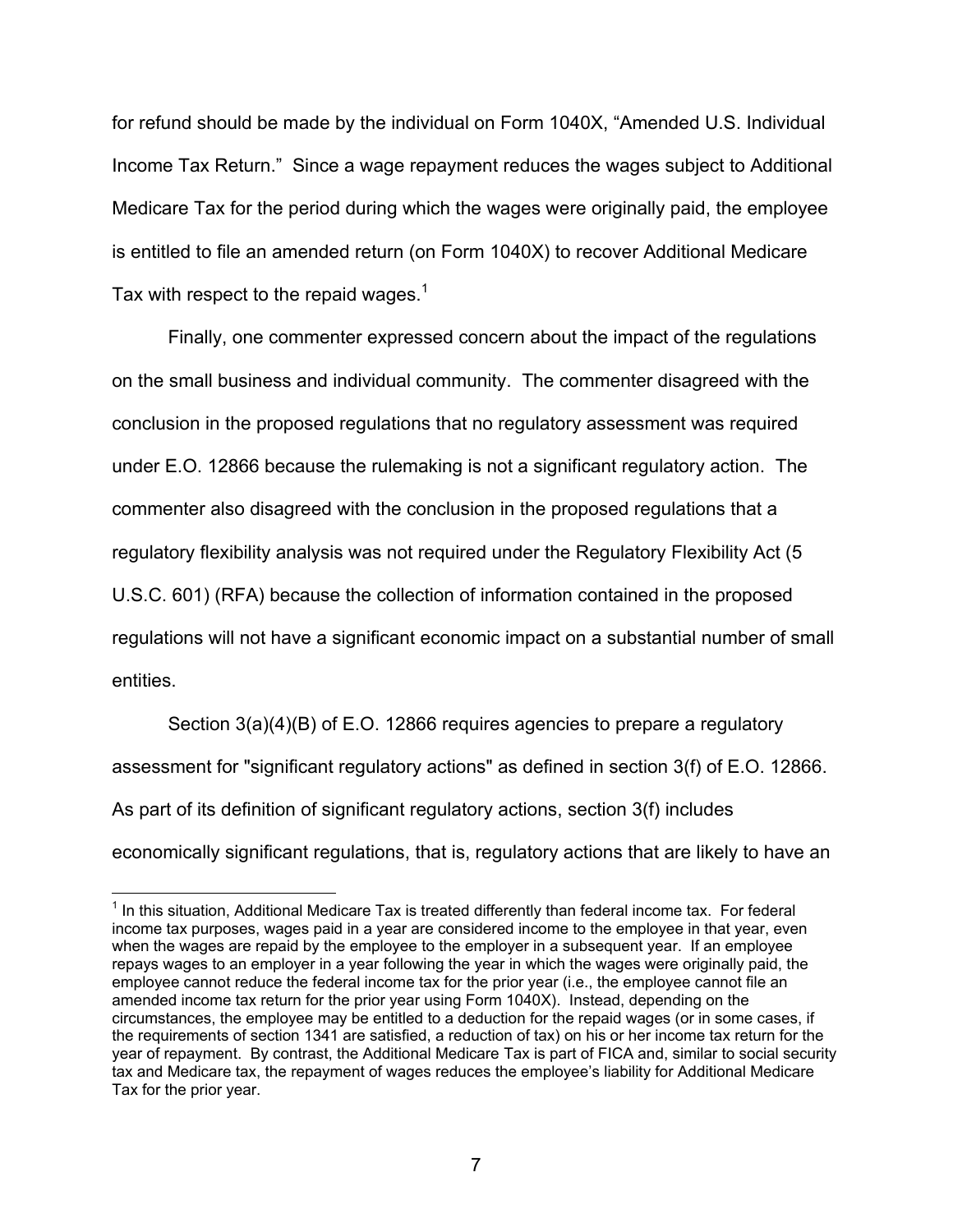annual effect on the economy of \$100 million or more. The commenter contends that the skills equivalent to a junior associate accountant would be needed to comply with the regulations. The commentator contends that, assuming a junior associate reasonably bills for services at the rate of \$100 per hour, and using the estimated annual reporting or recordkeeping burden for these regulations of 1,900,000 hours, the estimated annual effect on the economy is \$190 million.

The Treasury Department and the IRS do not agree with the commenter's assertion that all individuals and entities subject to these regulations will require the services of an accountant. Many employers utilize payroll service providers that are equipped to comply with these regulations and that will include Additional Medicare Tax as part of the payroll services they provide. Other employers and individuals will be able to comply with these regulations without assistance by following the instructions that accompany tax forms and by utilizing other information provided by the IRS. Therefore, neither the proposed regulations, nor these final regulations, are significant regulatory actions within the meaning of E.O. 12866, and a regulatory assessment is not required.

The RFA requires agencies to prepare a regulatory flexibility analysis addressing the impact of proposed or final regulations on small entities. The proposed regulations certified that a regulatory flexibility analysis is not required because the collection of information contained in the regulations will not have a significant economic impact on a substantial number of small entities. The commenter challenged this certification.

A "collection of information" is defined in the RFA as a requirement that a small entity report information to the Federal Government, or maintain specified records,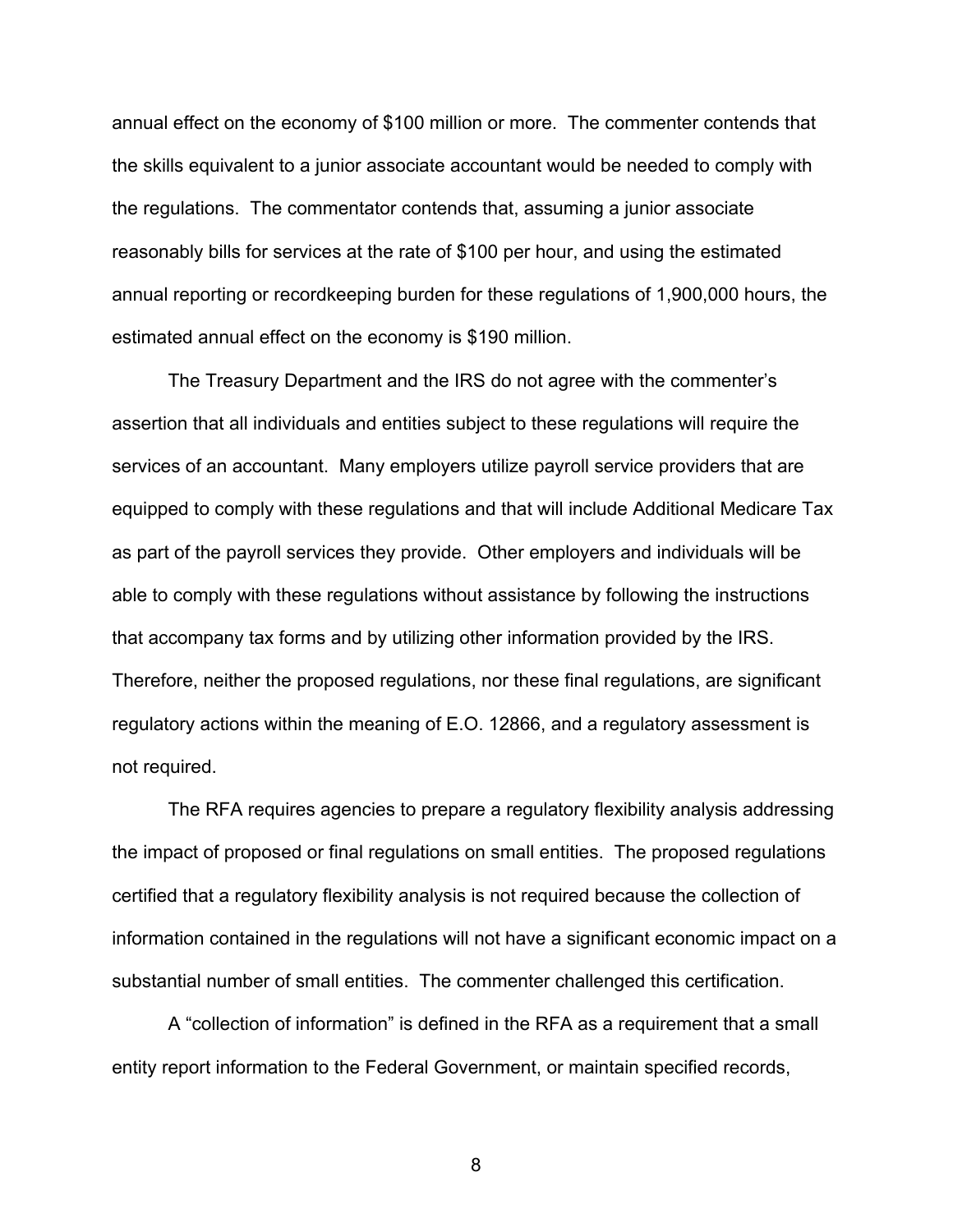regardless of whether the information in those records is reported to the Federal Government. The regulations contain a collection of information requirement.

The RFA does not define "substantial number." In general, for purposes of the RFA, regulations with a broad effect on business are presumed to have an impact on a substantial number of small entities. Since these regulations have a broad effect on business, these regulations will have an impact on a substantial number of small entities.

The RFA also does not define "significant economic impact." As stated in connection with the discussion of E.O. 12866, the commenter assumed a billing rate of \$100 per hour, and multiplied that rate by the estimated aggregate annual PRA reporting or recordkeeping burden for these regulations of 1,900,000 hours, to estimate the annual effect on the economy to be \$190 million. Based on this calculation, the commenter concluded that the collection of information had a significant economic impact on a substantial number of small entities.

The commenter's approach is not an appropriate measure of the economic impact of these regulations on small entities. The 1,900,000 hours estimated to be the aggregate annual PRA burden for these regulations represents an estimated 1,900,000 respondents with an estimated average annual burden per respondent of 1 hour. The number of respondents comprises *all* respondents affected by these regulations, including individuals as well as entities. It is not an estimated number of affected entities only. The IRS estimates that approximately 325,000 entities report Medicare wages to one or more individuals in excess of the \$200,000 Additional Medicare Tax withholding threshold. Thus, approximately 325,000 entities, encompassing both large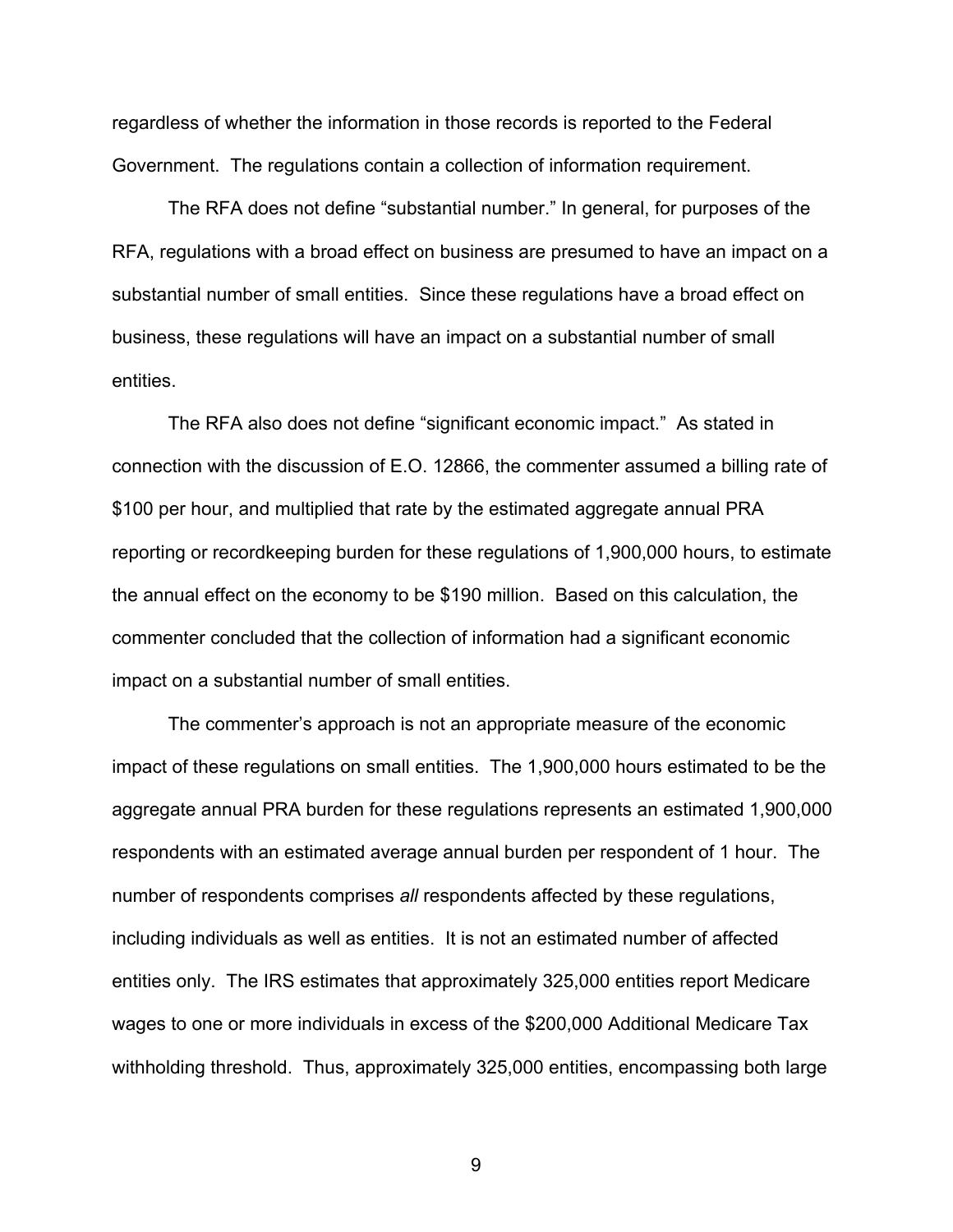and small entities, are affected by these regulations. Therefore, the reporting or recordkeeping burden of these regulations on small entities is estimated to be significantly less than 1,900,000 hours. The commenter's use of this number to assess the annual economic impact of these regulations on small entities is incorrect.

In addition, to the extent that there is a significant economic impact, the economic impact principally results directly from the underlying statutes. For example, the statute imposing Additional Medicare Tax requires the employer to withhold the tax from wages paid to the employee. Other provisions of the Internal Revenue Code (Code) require the employer to report and pay the correct amount of withheld tax to the government. Similarly, the collection of information required with regard to interest-free adjustments and claims for refund apply existing statutory rules to Additional Medicare Tax. The regulations implement the underlying statutes and provide guidance for employers and individuals relating to the requirement to file a return reporting Additional Medicare Tax, the employer process for making adjustments of underpayments and overpayments of Additional Medicare Tax, and the employer and individual processes for filing a claim for refund for an overpayment of Additional Medicare Tax. As a result, the estimated annual PRA burden per taxpayer for these regulations is very low. Consequently, the economic impact of these regulations is not expected to be significant, and neither the proposed regulations nor these final regulations will have a significant economic impact on a substantial number of small entities within the meaning of the RFA. Therefore a regulatory flexibility analysis is not required.

The proposed regulations provided that if the employer deducts less than the correct amount of Additional Medicare Tax, it is nevertheless liable for the correct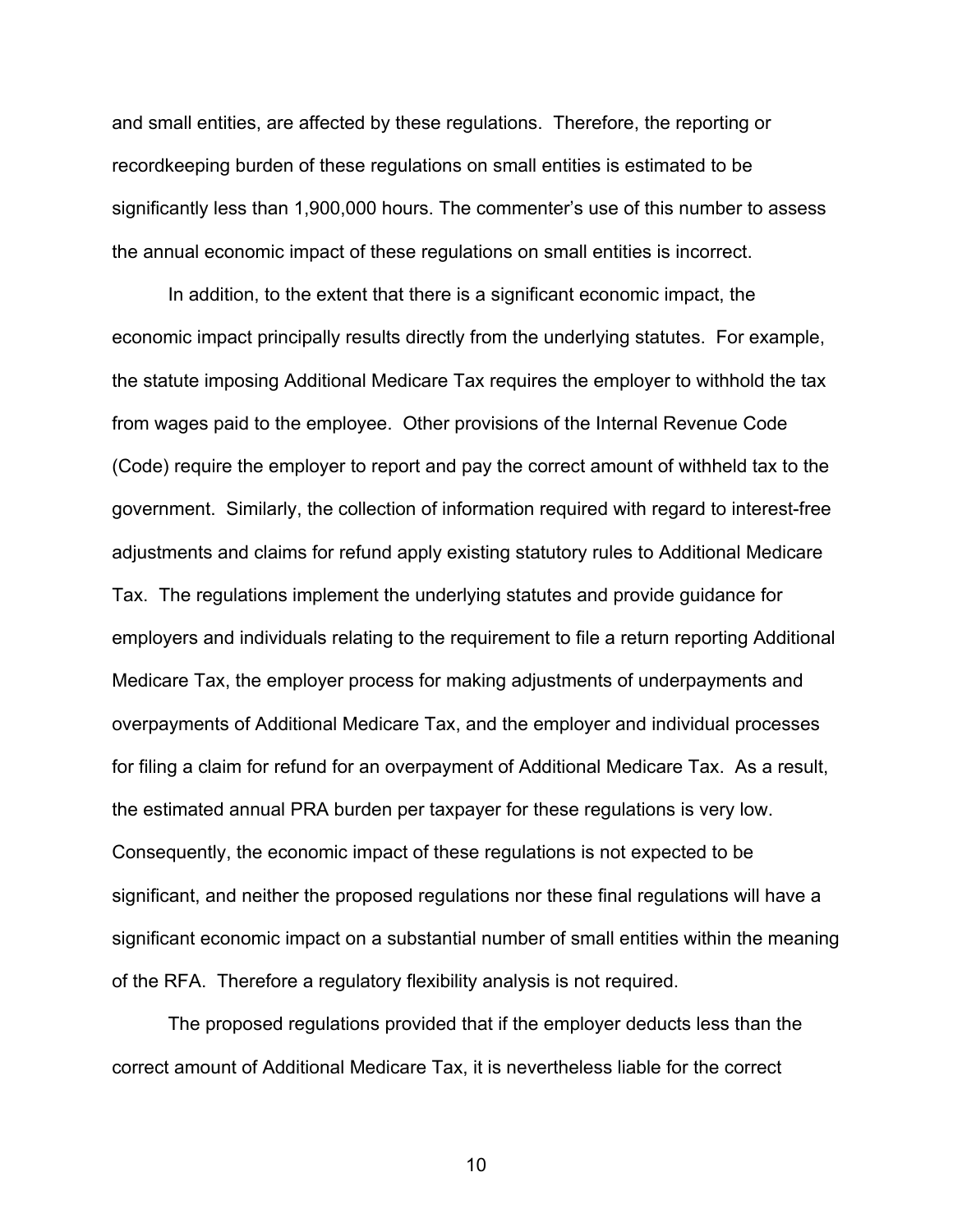amount of tax that it was required to withhold, unless and until the employee pays the tax. Consistent with section 3102(f)(3) of the Code, the proposed regulations also provided that if an employee subsequently pays the tax that the employer failed to deduct, the tax will not be collected from the employer. These final regulations further provide that an employer is not relieved of its liability for payment of any Additional Medicare Tax required to be withheld unless it can show that the tax has been paid by the employee. Section 3102(f)(3) contains language similar to section 3402(d) of the Code, and this provision of the final regulations is consistent with the approach used in the regulations under section 3402(d). Employers will use Form 4669, "Statement of Payments Received," and Form 4670, "Request for Relief from Payment of Income Tax Withholding," the same forms used for requesting federal income tax withholding relief, to request relief from paying Additional Medicare Tax that has already been paid by the employee.

The final regulations also amend the proposed regulations to comply with formatting requirements of the Office of the Federal Register.

#### **Special Analyses**

It has been determined that this Treasury decision is not a significant regulatory action as defined in E.O. 12866, and supplemented by E.O. 13653. The regulations implement the underlying statutes and the economic impact is principally a result of the underlying statutes, rather than the regulations. Therefore, a regulatory assessment is not required. It has also been determined that section 553(b) of the Administrative Procedure Act (5 U.S.C. chapter 5) does not apply to these regulations.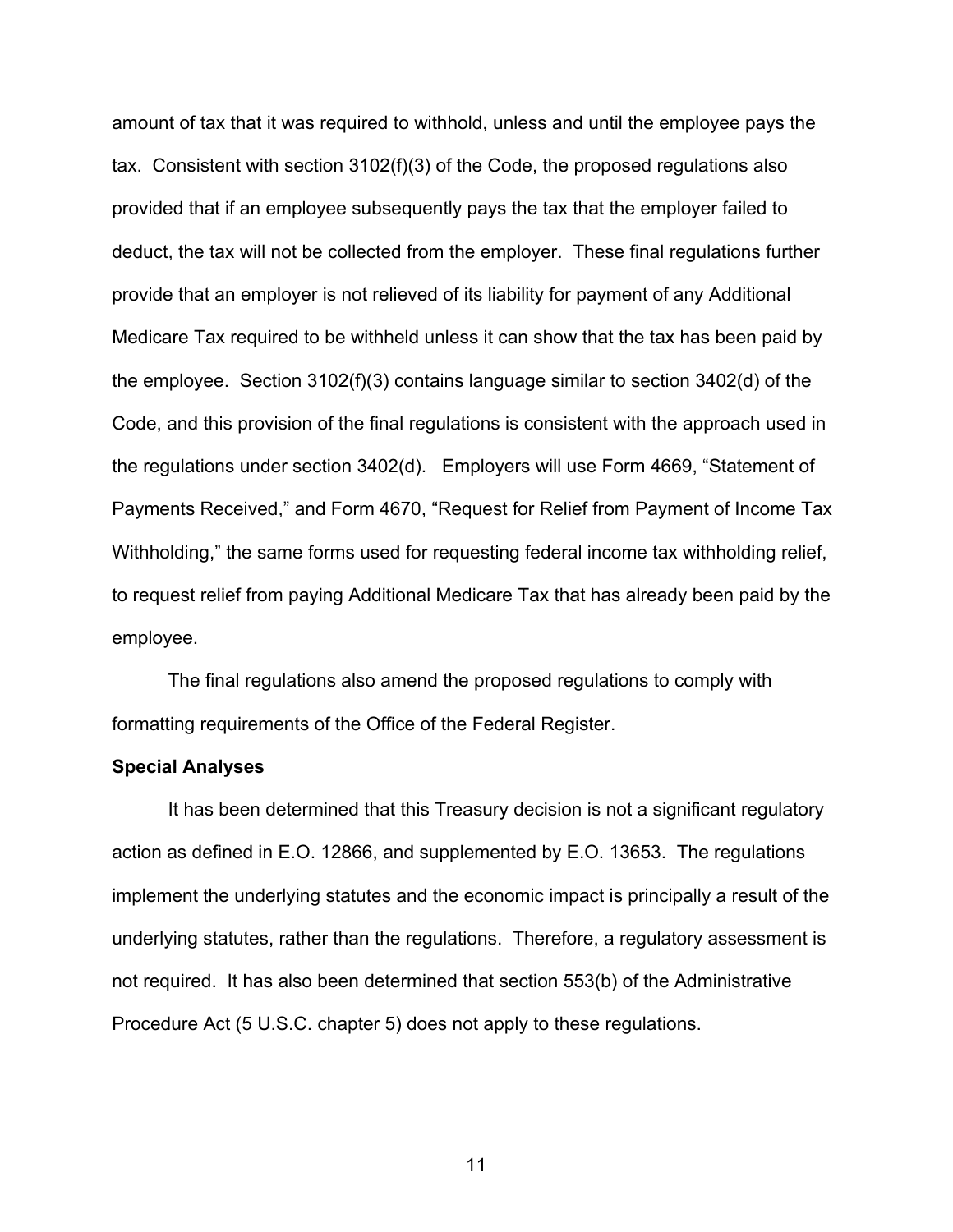Sections 603 and 604 of the RFA (5 U.S.C. chapter 6) generally require agencies to prepare a regulatory flexibility analysis addressing the impact of proposed and final regulations, respectively, on small entities. Section 605(b) of the RFA, however, provides that sections 603 and 604 shall not apply if the head of the agency certifies that the rule will not have a significant economic impact on a substantial number of small entities. For the reasons discussed in the Summary of Comments section of the preamble, as well as the reasons set forth in the succeeding paragraphs, it is hereby certified that the collection of information requirements contained in these regulations will not have a significant economic impact on a substantial number of small entities.

The regulations under sections 6205, 6402, and 6413 affect all taxpayers that file employment tax returns or claims for refund of employment taxes. Many small entities fall into this category. Therefore, it has been determined that these regulations will affect a substantial number of small entities. It also has been determined, however, that the economic impact on entities affected by these regulations will not be significant.

As stated above, the regulations implement the underlying statutes and the economic impact is principally a result of the underlying statutes, rather than the regulations. The regulations require taxpayers that file employment tax returns and that make interest-free adjustments to the returns for underpayments or overpayments of Additional Medicare Tax, or that file claims for refund of an overpayment of Additional Medicare Tax, to provide an explanation setting forth the basis for the correction or the claim in detail, designating the return period in which the error was ascertained and the return period being corrected, and setting forth such other information as may be required by the instructions to the form. In addition, for adjustments of overpayments of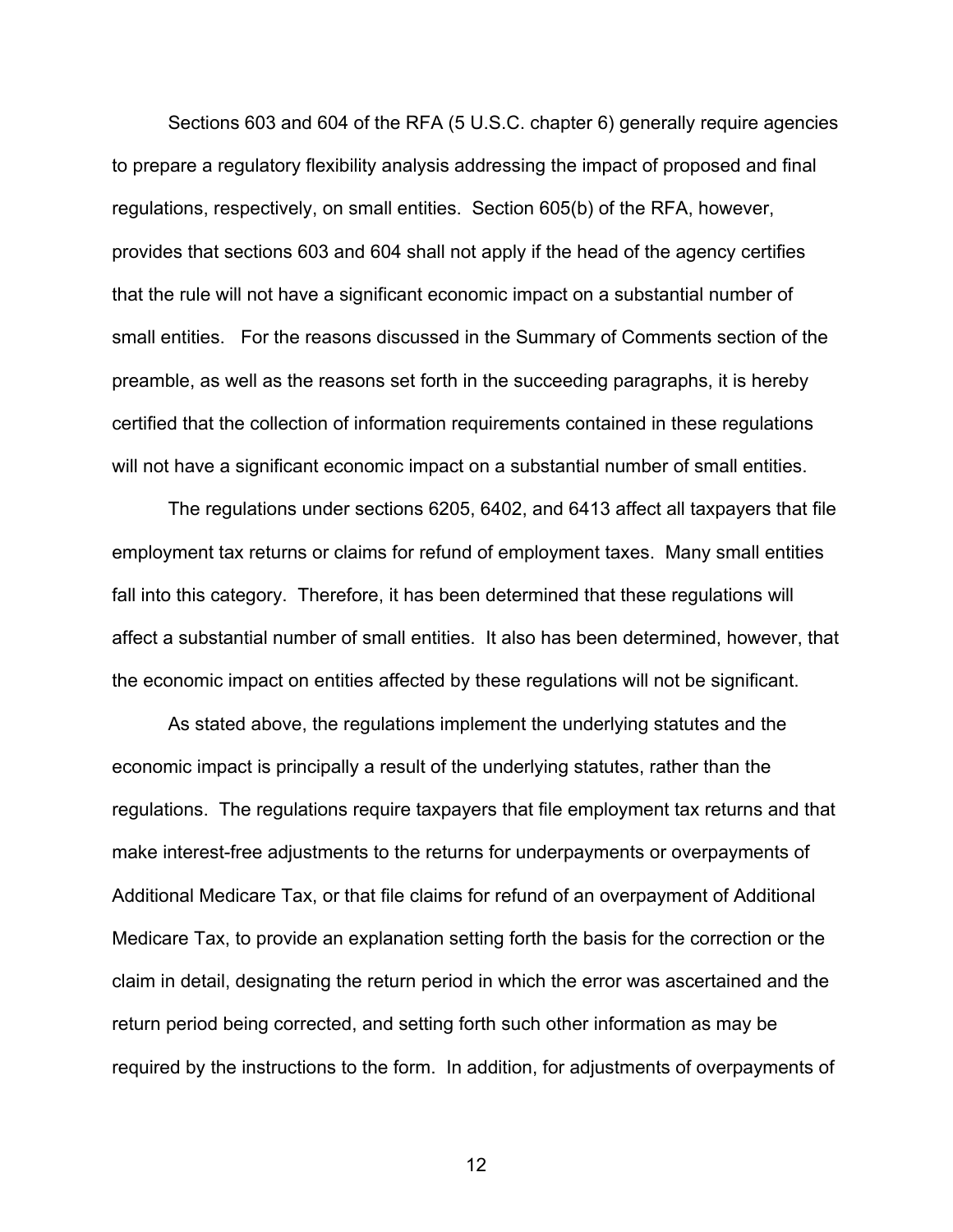Additional Medicare Tax, employers must obtain and retain the written receipt of the employee showing the date and amount of the repayment to the employee or retain evidence of reimbursement. The requirement to collect this information is not newly imposed by these regulations. The regulations merely apply procedures from existing regulations, with appropriate modifications, to corrections of Additional Medicare Tax.

It is estimated that the annual PRA burden per taxpayer to comply with the collection of information requirements in these regulations is one hour. This minimal burden does not constitute a significant economic impact. Accordingly, a regulatory flexibility analysis is not required.

Pursuant to section 7805(f) of the Code, the proposed regulations preceding these regulations were submitted to the Chief Counsel for Advocacy of the Small Business Administration for comment on its impact on small business.

#### **Drafting Information**

 The principal author of the regulations is Andrew Holubeck of the Office of the Division Counsel/Associate Chief Counsel (Tax Exempt and Government Entities). However, other personnel from the IRS and the Treasury Department participated in their development.

### **List of Subjects**

#### **26 CFR Part 1**

Income Taxes, Reporting and recordkeeping requirements.

#### **26 CFR Part 31**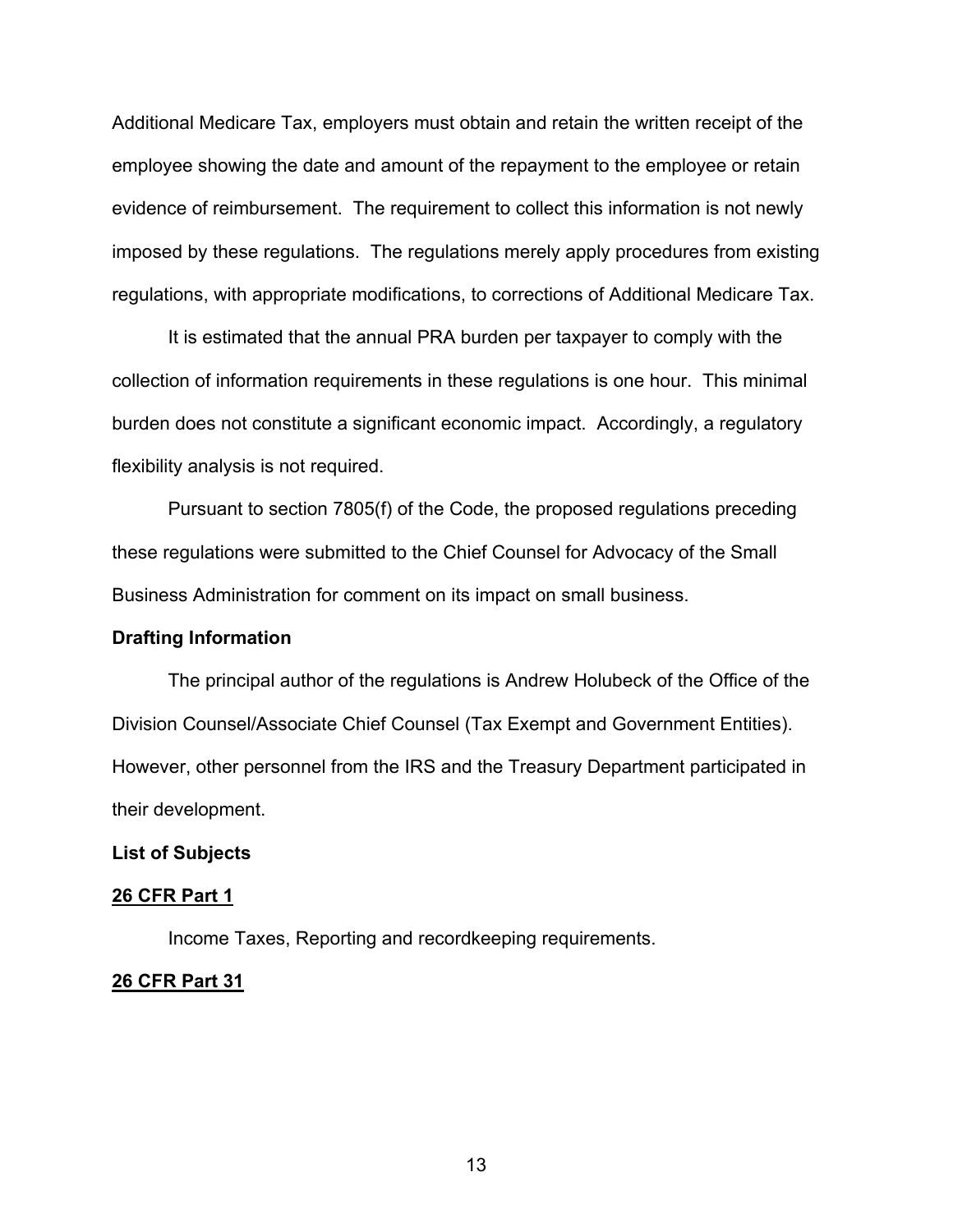Employment taxes, Income taxes, Penalties, Pensions, Railroad retirement,

Reporting and recordkeeping requirements, Social Security, Unemployment

compensation.

### **Adoption of Amendments to the Regulations**

Accordingly, 26 CFR parts 1 and 31 are amended as follows:

# **PART 1--INCOME TAXES**

 Paragraph 1. The authority citation for part 1 continues to read in part as follows: Authority: 26 U.S.C. 7805 \* \* \*

 Par. 2. Section 1.1401-1 is amended by revising paragraph (b) and adding paragraphs (d) and (e) to read as follows:

### §1.1401–1 Tax on self-employment income.

\* \* \* \* \*

 (b) The rates of tax on self-employment income are as follows (these regulations do not reflect off-Code revisions to the following rates):

(1) For Old-age, Survivors, and Disability Insurance:

| Taxable year                                                 | Percent |
|--------------------------------------------------------------|---------|
| Beginning after December 31, 1983 and before January 1, 1988 | 11.40   |
| Beginning after December 31, 1987 and before January 1, 1990 | 12.12   |
| Beginning after December 31, 1989                            | 12.40   |
| (2)(i) For Hospital Insurance:                               |         |
| Taxable year                                                 | Percent |
| Beginning after December 31, 1983 and before January 1, 1985 | 2.60    |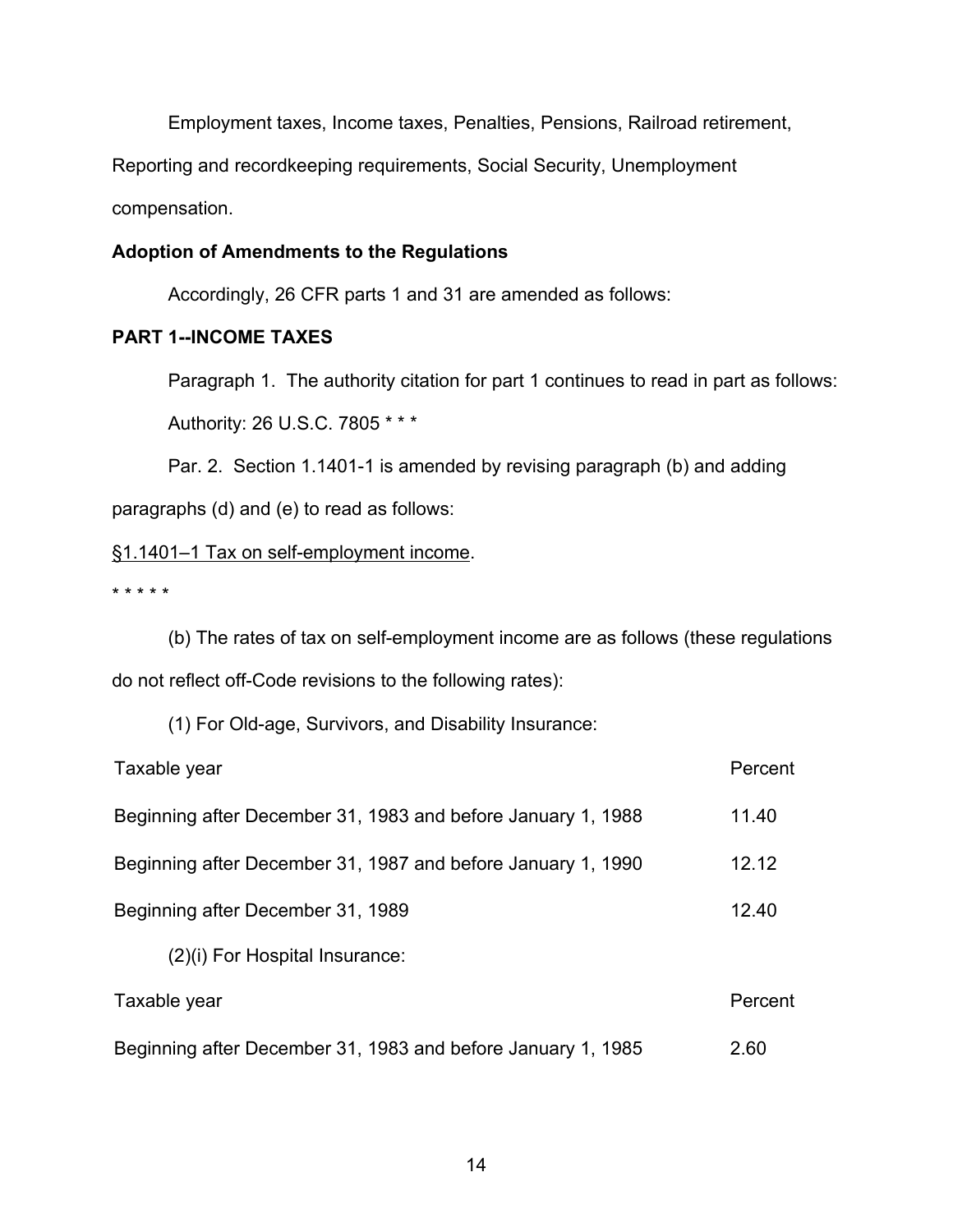Beginning after December 31, 1984 and before January 1, 1986 2.70 Beginning after December 31, 1985 2.90 (ii) For Additional Medicare Tax: Taxable year **Percent** Communication of the extent of the extent of the extent of the extent of the extent of the extent of the extent of the extent of the extent of the extent of the extent of the extent of the extent of Beginning after December 31, 2012 0.9

**\* \* \* \* \*** 

(d) Special rules regarding Additional Medicare Tax. (1) General rule. An individual is liable for Additional Medicare Tax to the extent that his or her selfemployment income exceeds the following threshold amounts.

| <b>Filling Status</b>                       | <b>Threshold</b> |
|---------------------------------------------|------------------|
| Married individual filing a joint return    | \$250,000        |
| Married individual filing a separate return | \$125,000        |
| Any other case                              | \$200,000        |

Note: These threshold amounts are specified under section 1401(b)(2)(A).

(2) Coordination with Federal Insurance Contributions Act. (i) General rule. Under section 1401(b)(2)(B), the applicable threshold specified under section 1401(b)(2)(A) is reduced (but not below zero) by the amount of wages (as defined in section 3121(a)) taken into account in determining Additional Medicare Tax under section 3101(b)(2) with respect to the taxpayer. This rule does not apply to Railroad Retirement Tax Act (RRTA) compensation (as defined in section 3231(e)).

(ii) Examples. The rules provided in paragraph  $(d)(2)(i)$  of this section are illustrated by the following examples: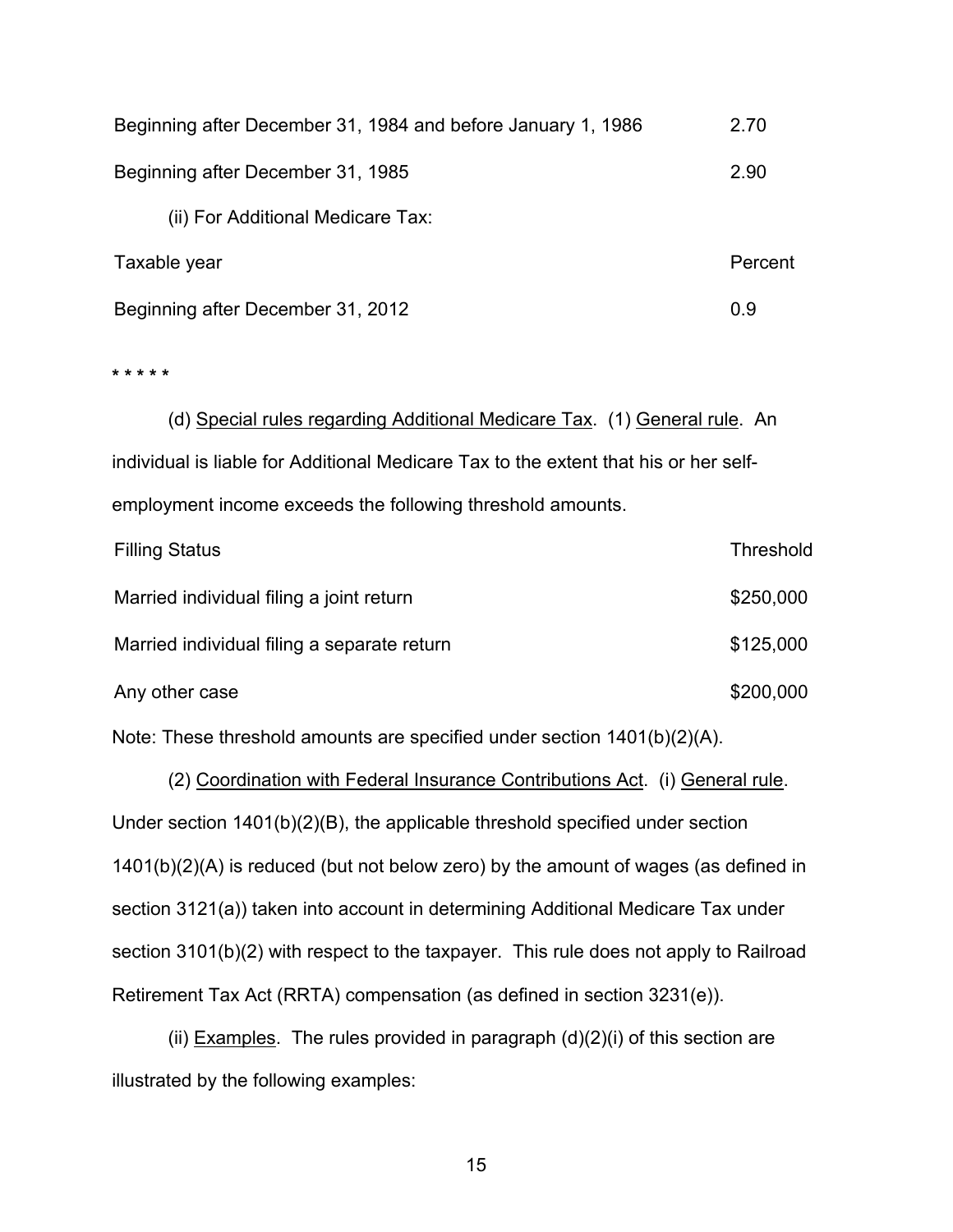Example 1. A, a single filer, has \$130,000 in self-employment income and \$0 in wages. A is not liable to pay Additional Medicare Tax.

Example 2. B, a single filer, has \$220,000 in self-employment income and \$0 in wages. B is liable to pay Additional Medicare Tax on \$20,000 (\$220,000 in selfemployment income minus the threshold of \$200,000).

Example 3. C, a single filer, has \$145,000 in self-employment income and \$130,000 in wages. C's wages are not in excess of \$200,000 so C's employer did not withhold Additional Medicare Tax. However, the \$130,000 of wages reduces the selfemployment income threshold to \$70,000 (\$200,000 threshold minus the \$130,000 of wages). C is liable to pay Additional Medicare Tax on \$75,000 of self-employment income (\$145,000 in self-employment income minus the reduced threshold of \$70,000).

Example 4. E, who is married and files a joint return, has \$140,000 in selfemployment income. F, E's spouse, has \$130,000 in wages. F's wages are not in excess of \$200,000 so F's employer did not withhold Additional Medicare Tax. However, the \$130,000 of F's wages reduces E's self-employment income threshold to \$120,000 (\$250,000 threshold minus the \$130,000 of wages). E and F are liable to pay Additional Medicare Tax on \$20,000 of E's self-employment income (\$140,000 in selfemployment income minus the reduced threshold of \$120,000).

Example 5. D, who is married and files married filing separately, has \$150,000 in self-employment income and \$200,000 in wages. D's wages are not in excess of \$200,000 so D's employer did not withhold Additional Medicare Tax. However, the \$200,000 of wages reduces the self-employment income threshold to \$0 (\$125,000 threshold minus the \$200,000 of wages). D is liable to pay Additional Medicare Tax on \$75,000 of wages (\$200,000 in wages minus the \$125,000 threshold for a married filing separately return) and on \$150,000 of self-employment income (\$150,000 in selfemployment income minus the reduced threshold of \$0).

(e) Effective/applicability date. Paragraphs (b) and (d) of this section apply to

# quarters beginning on or after **[INSERT DATE OF PUBLICATION IN THE FEDERAL**

# **REGISTER]**.

# **PART 31--EMPLOYMENT TAXES AND COLLECTION OF INCOME TAX AT THE SOURCE**

Par. 3. The authority citation for part 31 continues to read in part as follows:

Authority: 26 U.S.C. 7805 \* \* \*

Par. 4. Revise §31.3101-2 to read as follows: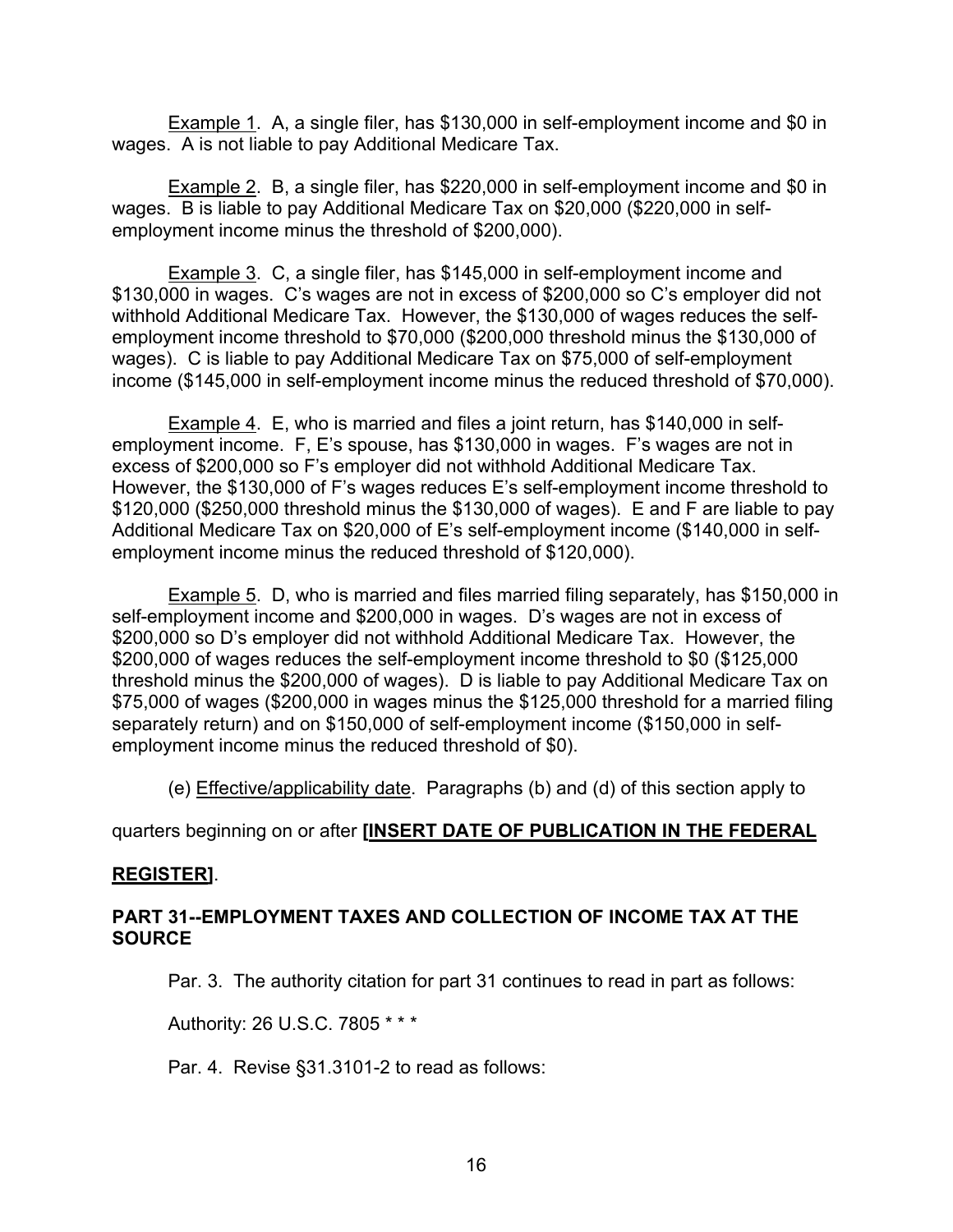### §31.3101-2 Rates and computation of employee tax.

(a) Old-Age, Survivors, and Disability Insurance. The rates of employee tax for Old-Age, Survivors, and Disability Insurance (OASDI) with respect to wages received in calendar years after 1983 are as follows (these regulations do not reflect off-Code revisions to the following rates):

| Calendar year             | Percent |
|---------------------------|---------|
| 1984, 1985, 1986, or 1987 | 5.7     |
| 1988 or 1989              | 6.06    |
| 1990 and subsequent years | 6.2     |

 (b)(1) Hospital Insurance. The rates of employee tax for Hospital Insurance (HI) with respect to wages received in calendar years after 1973 are as follows:

| Calendar year                                                                     | Percent |  |
|-----------------------------------------------------------------------------------|---------|--|
| 1974, 1975, 1976, or 1977                                                         | 0.90    |  |
| 1978                                                                              | 1.00    |  |
| 1979 or 1980                                                                      | 1.05    |  |
| 1981, 1982, 1983, or 1984                                                         | 1.30    |  |
| 1985                                                                              | 1.35    |  |
| 1986 and subsequent years                                                         | 1.45    |  |
| (2) Additional Medicare Tax. (i) The rate of Additional Medicare Tax with respect |         |  |

to wages received in taxable years beginning after December 31, 2012, is as follows:

| Taxable year | Percent |
|--------------|---------|
|              |         |
|              |         |

Beginning after December 31, 2012 0.9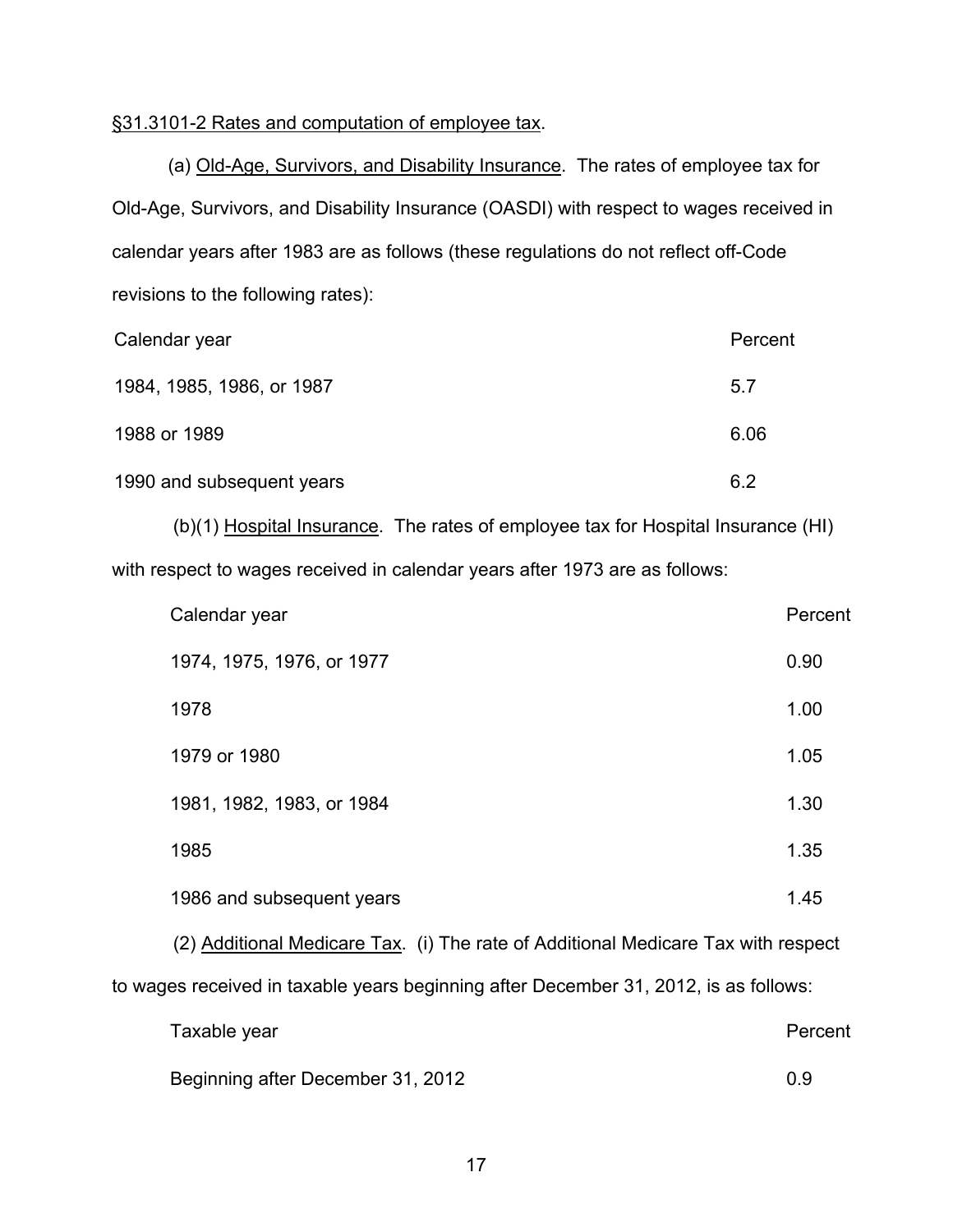(ii) Individuals are liable for Additional Medicare Tax with respect to wages

received in taxable years beginning after December 31, 2012, which are in excess of:

| <b>Filling Status</b>                       | <b>Threshold</b> |
|---------------------------------------------|------------------|
| Married individual filing a joint return    | \$250,000        |
| Married individual filing a separate return | \$125,000        |
| Any other case                              | \$200,000        |

(c) Computation of employee tax. The employee tax is computed by applying to

the wages received by the employee the rates in effect at the time such wages are

received.

 Example. In 1989, A performed services for X which constituted employment (see §31.3121(b)-2). In 1990 A receives from X \$1,000 as remuneration for such services. The tax is payable at the 6.2 percent OASDI rate and the 1.45 percent HI rate in effect for the calendar year 1990 (the year in which the wages are received) and not at the 6.06 percent OASDI rate and the 1.45 percent HI rate which were in effect for the calendar year 1989 (the year in which the services were performed).

(d) Effective/applicability date. Paragraphs (a) (b), and (c) of this section apply to

quarters beginning on or after **[INSERT DATE OF PUBLICATION IN THE FEDERAL** 

**REGISTER]**. Taxpayers may rely on the rules contained in the proposed regulations for

quarters beginning before **[INSERT DATE OF PUBLICATION IN THE FEDERAL** 

# **REGISTER]**.

Par. 5. Section 31.3102-1 is amended by adding a sentence at the end of

paragraph (a) and adding paragraph (f) to read as follows:

§31.3102-1 Collection of, and liability for, employee tax; in general.

(a) \*\*\* For special rules relating to Additional Medicare Tax imposed under

section 3101(b)(2), see §31.3102-4.

\* \* \* \* \*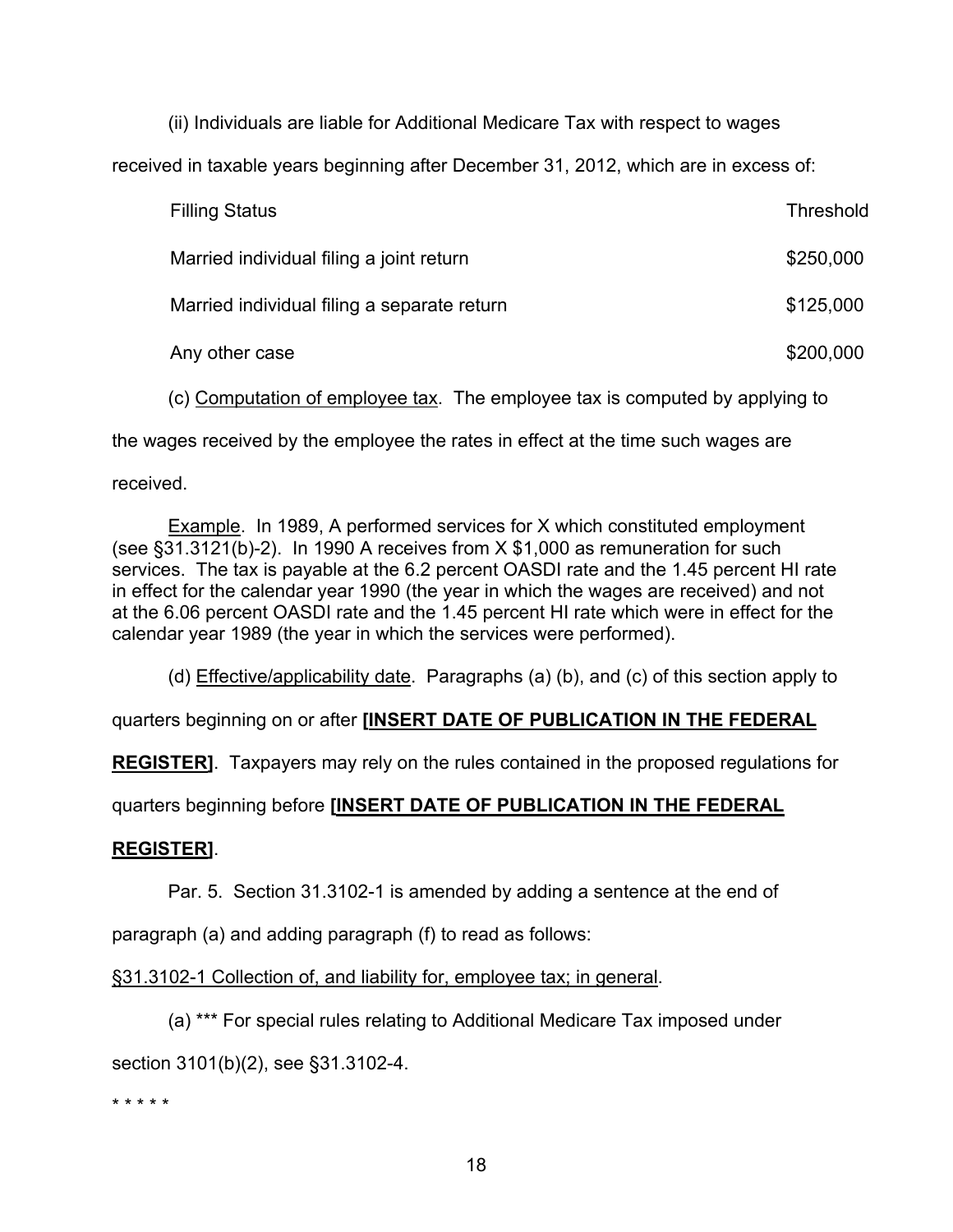(f) Effective/applicability date. Paragraph (a) of this section applies to quarters beginning on or after **[INSERT DATE OF PUBLICATION IN THE FEDERAL REGISTER]**.

Par. 6. Section 31.3102-4 is added to read as follows:

# §31.3102-4 Special rules regarding Additional Medicare Tax.

 (a) Collection of tax from employee. An employer is required to collect from each of its employees the tax imposed by section 3101(b)(2) (Additional Medicare Tax) with respect to wages for employment performed for the employer by the employee only to the extent the employer pays wages to the employee in excess of \$200,000 in a calendar year. This rule applies regardless of the employee's filing status or other income. Thus, the employer disregards any amount of wages or Railroad Retirement Tax Act (RRTA) compensation paid to the employee's spouse. The employer also disregards any RRTA compensation paid by the employer to the employee or any wages or RRTA compensation paid to the employee by another employer.

Example. H, who is married and files a joint return, receives \$100,000 in wages from his employer for the calendar year. I, H's spouse, receives \$300,000 in wages from her employer for the same calendar year. H's wages are not in excess of \$200,000, so H's employer does not withhold Additional Medicare Tax. I's employer is required to collect Additional Medicare Tax only with respect to wages it pays which are in excess of the \$200,000 threshold (that is, \$100,000) for the calendar year.

(b) Collection of amounts not withheld. To the extent the employer does not

collect Additional Medicare Tax imposed on the employee by section 3101(b)(2), the

employee is liable to pay the tax.

 Example. J, who is married and files a joint return, receives \$190,000 in wages from his employer for the calendar year. K, J's spouse, receives \$150,000 in wages from her employer for the same calendar year. Neither J's nor K's wages are in excess of \$200,000, so neither J's nor K's employers are required to withhold Additional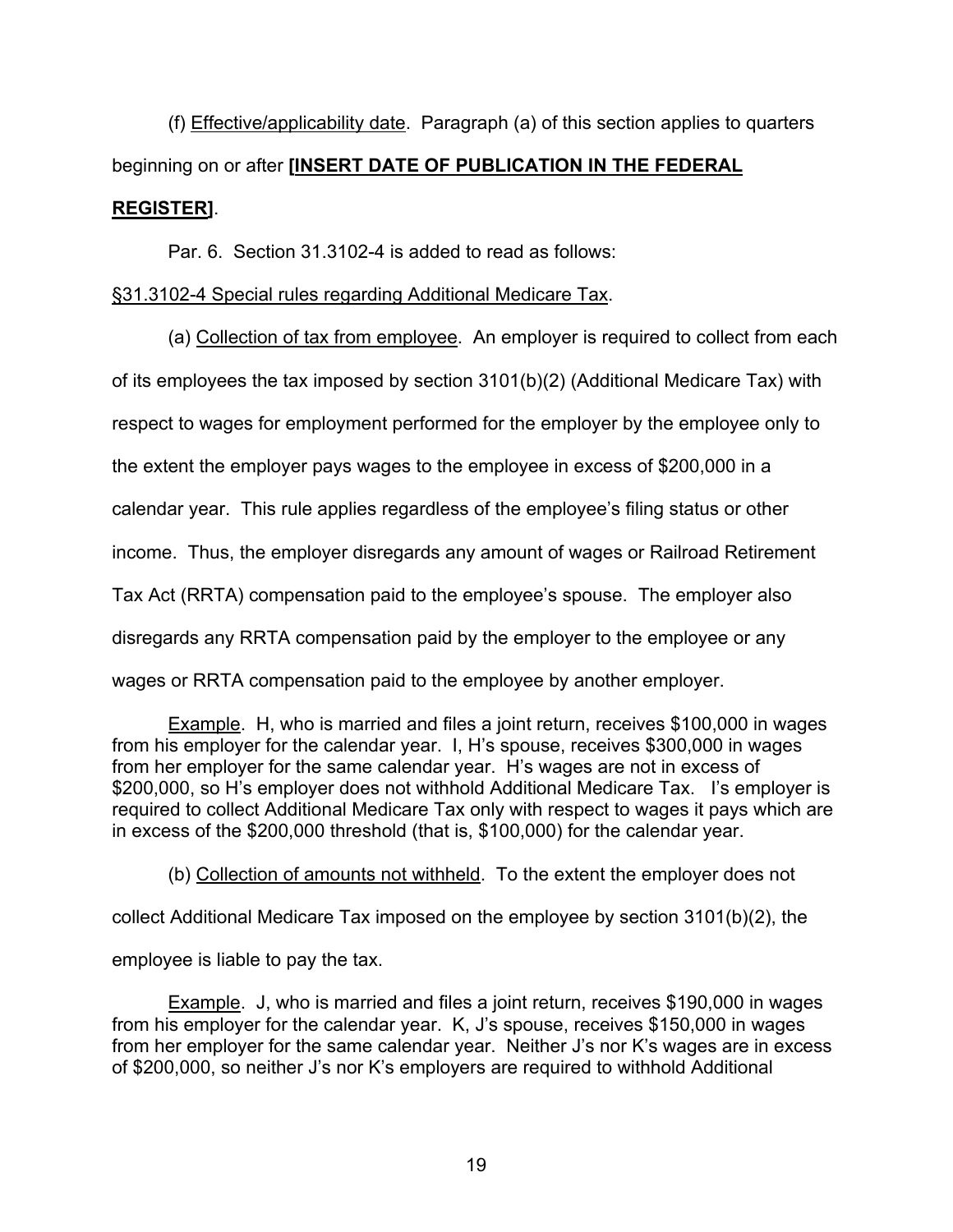Medicare Tax. J and K are liable to pay Additional Medicare Tax on \$90,000 (\$340,000 minus the \$250,000 threshold for a joint return).

 (c) Employer's liability for tax. If the employer deducts less than the correct amount of Additional Medicare Tax, or if it fails to deduct any part of Additional Medicare Tax, it is nevertheless liable for the correct amount of tax that it was required to withhold, unless and until the employee pays the tax. If an employee subsequently pays the tax that the employer failed to deduct, the tax will not be collected from the employer. The employer will not be relieved of its liability for payment of the tax required to be withheld unless it can show that the tax under section 3101(b)(2) has been paid. The employer, however, will remain subject to any applicable penalties or additions to tax resulting from the failure to withhold as required.

 (d) Effective/applicability date. This section applies to quarters beginning on or after **[INSERT DATE OF PUBLICATION IN THE FEDERAL REGISTER]**.

Par. 7. Section 31.3202-1 is amended by adding paragraphs (g) and (h) to read as follows:

### §31.3202-1 Collection of, and liability for, employee tax.

\* \* \* \* \*

 (g) Special rules regarding Additional Medicare Tax. (1) An employer is required to collect from each of its employees the portion of the tax imposed by section 3201(a) (as calculated under section 3101(b)(2)) (Additional Medicare Tax) with respect to compensation for employment performed for the employer by the employee only to the extent the employer pays compensation to the employee in excess of \$200,000 in a calendar year. This rule applies regardless of the employee's filing status or other income. Thus, the employer disregards any amount of compensation or Federal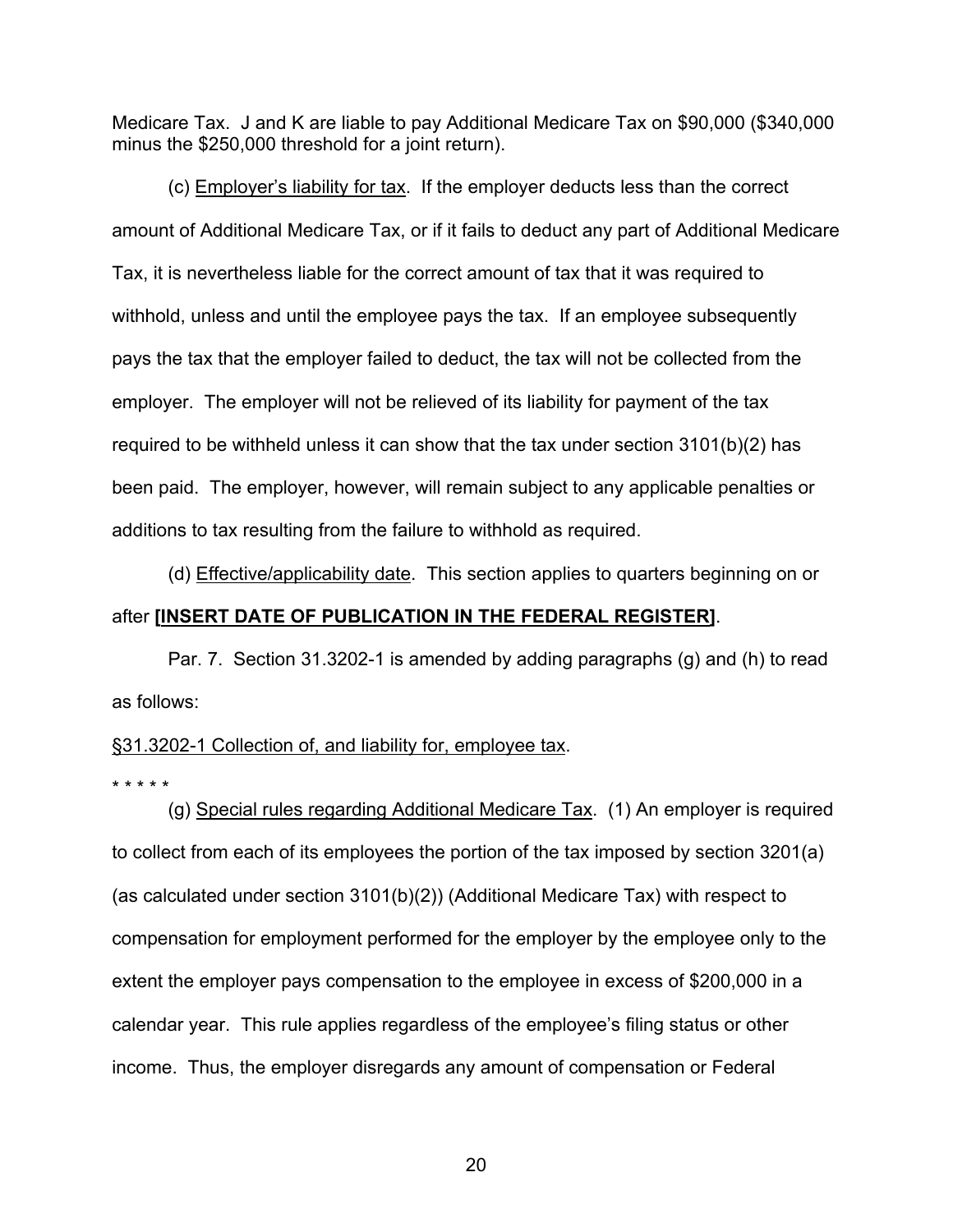Insurance Contributions Act (FICA) wages paid to the employee's spouse. The

employer also disregards any FICA wages paid by the employer to the employee or any

compensation or FICA wages paid to the employee by another employer.

Example. A, who is married and files a joint return, receives \$100,000 in compensation from her employer for the calendar year. B, A's spouse, receives \$300,000 in compensation from his employer for the same calendar year. A's compensation is not in excess of \$200,000, so A's employer does not withhold Additional Medicare Tax. B's employer is required to collect Additional Medicare Tax only with respect to compensation it pays to B that is in excess of the \$200,000 threshold (that is, \$100,000) for the calendar year.

(2) To the extent the employer does not collect Additional Medicare Tax imposed

on the employee by section 3201(a) (as calculated under section  $3101(b)(2)$ ), the

employee is liable to pay the tax.

Example. C, who is married and files a joint return, receives \$190,000 in compensation from her employer for the calendar year. D, C's spouse, receives \$150,000 in compensation from his employer for the same calendar year. Neither C's nor D's compensation is in excess of \$200,000, so neither C's nor D's employers are required to withhold Additional Medicare Tax. C and D are liable to pay Additional Medicare Tax on \$90,000 (\$340,000 minus the \$250,000 threshold for a joint return).

(3) If the employer deducts less than the correct amount of Additional Medicare

Tax, or if it fails to deduct any part of Additional Medicare Tax, it is nevertheless liable

for the correct amount of tax that it was required to withhold, unless and until the

employee pays the tax. If an employee subsequently pays the tax that the employer

failed to deduct, the tax will not be collected from the employer. The employer will not

be relieved of its liability for payment of the tax required to be withheld unless it can

show that the tax under section 3201(a) (as calculated under section 3101(b)(2)) has

been paid. The employer, however, will remain subject to any applicable penalties or

additions to tax resulting from the failure to withhold as required.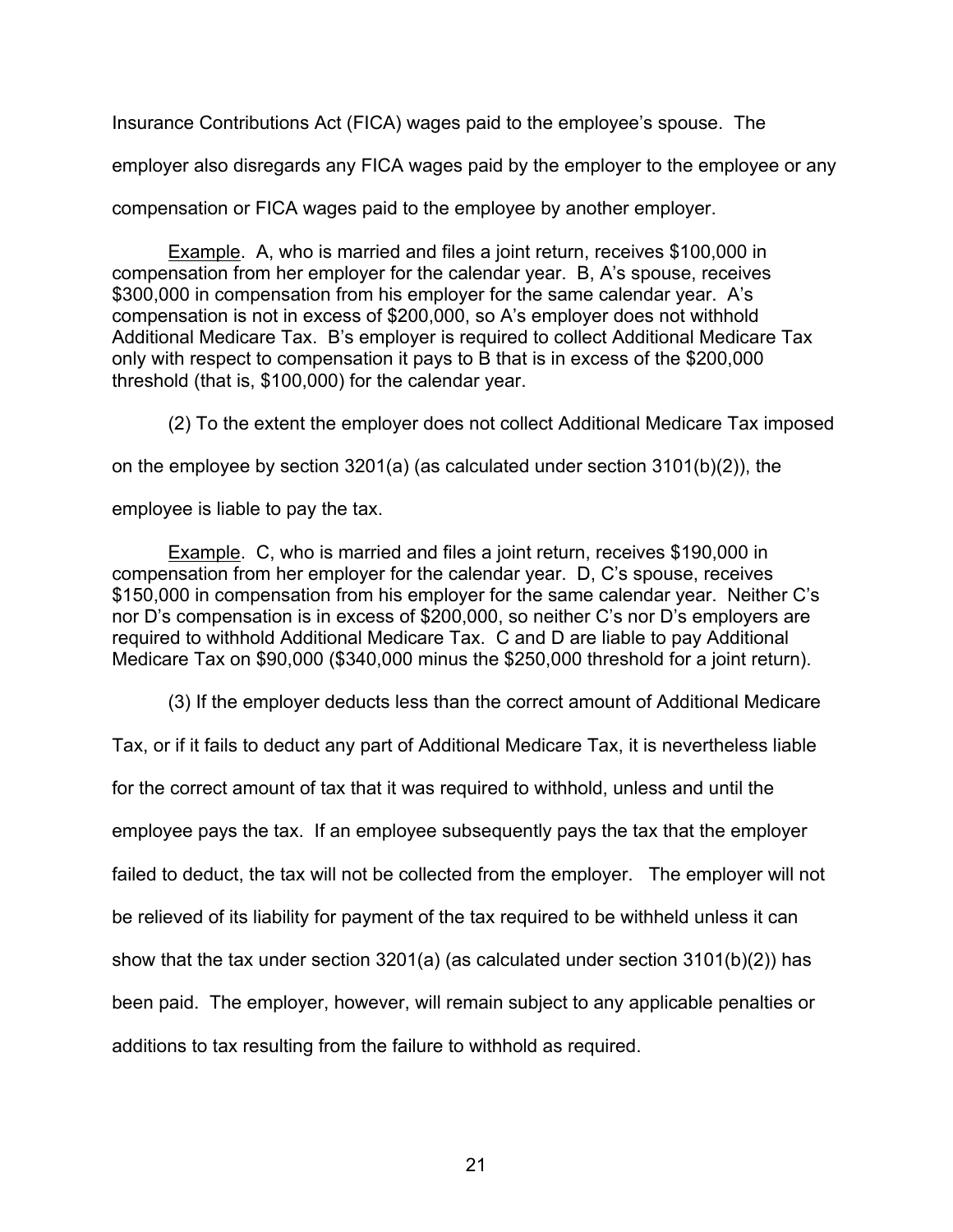(h) Effective/applicability date. Paragraph (g) of this section applies to quarters beginning on or after **[INSERT DATE OF PUBLICATION IN THE FEDERAL REGISTER]**.

Par. 8. Section 31.6011(a)-1 is amended by:

1. Designating paragraph (g) as paragraph (h) and adding a sentence to the end.

2. Adding new paragraph (g).

The additions read as follows:

# §31.6011(a)-1 Returns under Federal Insurance Contributions Act.

\* \* \* \* \*

 (g) Returns by employees in respect of Additional Medicare Tax. An employee who is paid wages, as defined in sections 3121(a), subject to the tax under section 3101(b)(2) (Additional Medicare Tax), must make a return for the taxable year in respect of such tax. The return shall be made on Form 1040, "U.S. Individual Income Tax Return." The form to be used by residents of the U.S. Virgin Islands, Guam, American Samoa, or the Northern Mariana Islands is Form 1040-SS, "U.S. Self-Employment Tax Return (Including Additional Child Tax Credit for Bona Fide Residents of Puerto Rico)." The form to be used by residents of Puerto Rico is either Form 1040-SS or Form 1040- PR, "Planilla para la Declaración de la Contribución Federal sobre el Trabajo por Cuenta Propia (Incluyendo el Crédito Tributario Adicional por Hijos para Residentes Bona Fide de Puerto Rico)."

 (h) \* \* \* Paragraph (g) of this section applies to taxable years beginning on or after **[INSERT DATE OF PUBLICATION IN THE FEDERAL REGISTER]**.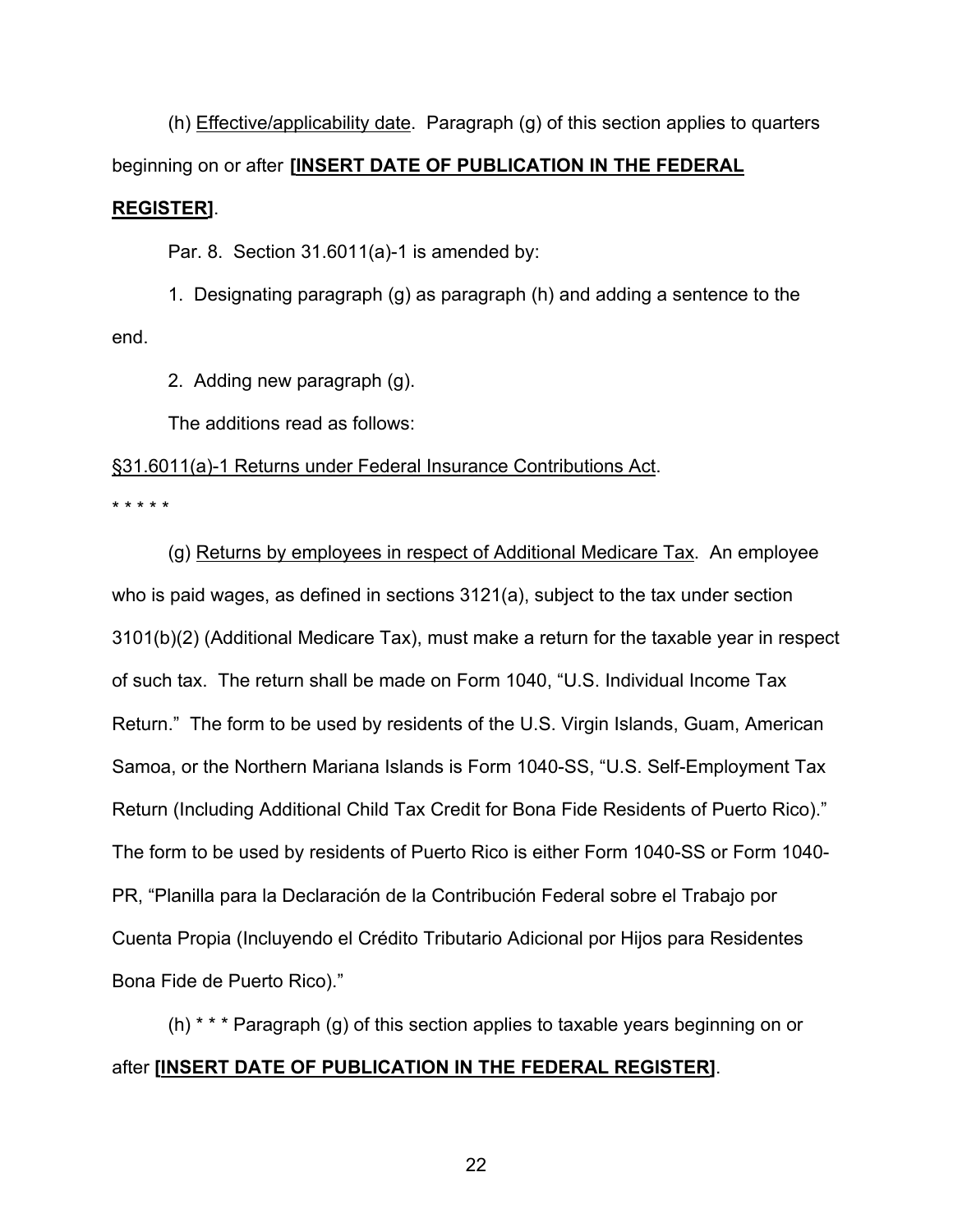Par. 9. Section 31.6011(a)-2 is amended by adding paragraphs (d) and (e) to read as follows:

# §31.6011(a)-2 Returns under Railroad Retirement Tax Act.

\* \* \* \* \*

 (d) Returns by employees and employee representatives in respect of Additional Medicare Tax. An employee or employee representative who is paid compensation, as defined in section 3231(e), subject to the tax under sections 3201(a) (as calculated under section 3101(b)(2)) or section 3211(a) (as calculated under section 3101(b)(2)) (Additional Medicare Tax), must make a return for the taxable year in respect of such tax. The return shall be made on Form 1040, "U.S. Individual Income Tax Return." The form to be used by residents of the U.S. Virgin Islands, Guam, American Samoa, or the Northern Mariana Islands is Form 1040-SS, "U.S. Self-Employment Tax Return (Including Additional Child Tax Credit for Bona Fide Residents of Puerto Rico)." The form to be used by residents of Puerto Rico is either Form 1040-SS or Form 1040-PR, "Planilla para la Declaración de la Contribución Federal sobre el Trabajo por Cuenta Propia (Incluyendo el Crédito Tributario Adicional por Hijos para Residentes Bona Fide de Puerto Rico)."

 (e) Effective/applicability date. Paragraph (d) of this section applies to taxable years beginning on or after **[INSERT DATE OF PUBLICATION IN THE FEDERAL REGISTER]**.

Par. 10. Section 31.6205-1 is amended by:

1. Revising the first sentence in paragraph (b)(2)(i).

2. Adding a sentence after the first sentence in paragraphs (b)(2)(ii) and (iii).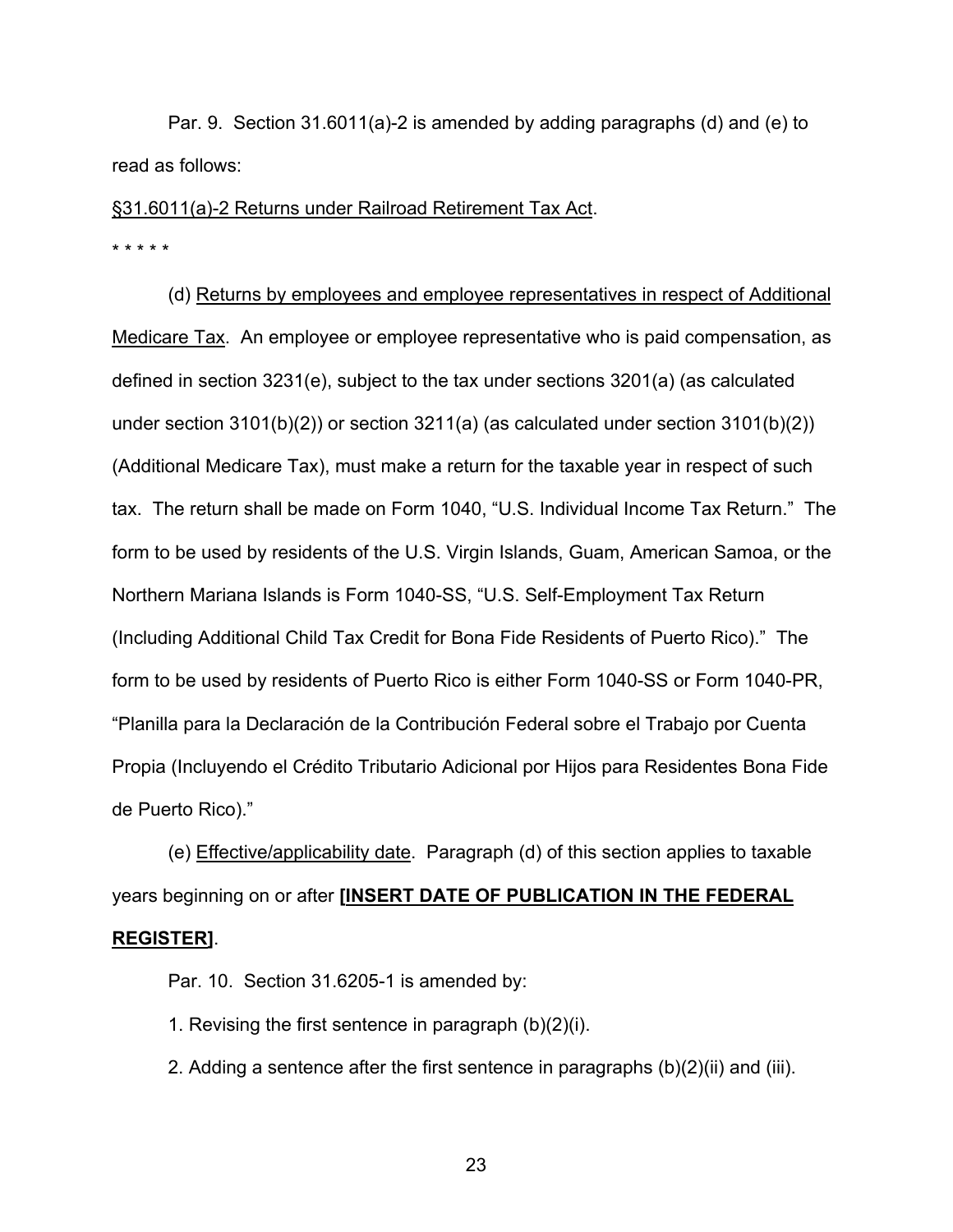3. Adding two sentences after the sixth sentence in paragraph (b)(3).

4. Adding paragraphs (b)(4) and (e).

5. Revising paragraph (d)(1).

The revisions and additions read as follows:

### §31.6205-1 Adjustments of underpayments.

\* \* \* \* \*

 $(b)$  \* \* \*

 $(2)$ <sup>\*\*\*</sup> (i) If an employer files a return on which FICA tax or RRTA tax is required to be reported, and reports on the return less than the correct amount of employee or employer FICA or RRTA tax with respect to a payment of wages or compensation, and if the employer ascertains the error after filing the return, the employer shall correct the error through an interest-free adjustment as provided in this section, except as provided in paragraph (b)(4) of this section for Additional Medicare Tax. \* \* \*

 (ii) \* \* \* However, if the employer also reported less than the correct amount of Additional Medicare Tax, the employer shall correct the underwithheld and underpaid Additional Medicare Tax in accordance with paragraph (b)(4) of this section. \*\*\*

 (iii) \* \* \* However, if the employer also reported less than the correct amount of Additional Medicare Tax, the employer shall correct the underwithheld and underpaid Additional Medicare Tax in accordance with paragraph (b)(4) of this section. \*\*\*

 (3) \* \* \* However, an adjustment of Additional Medicare Tax required to be withheld under section 3101(b)(2) or section 3201(a) may only be reported pursuant to this section if the error is ascertained within the same calendar year that the wages or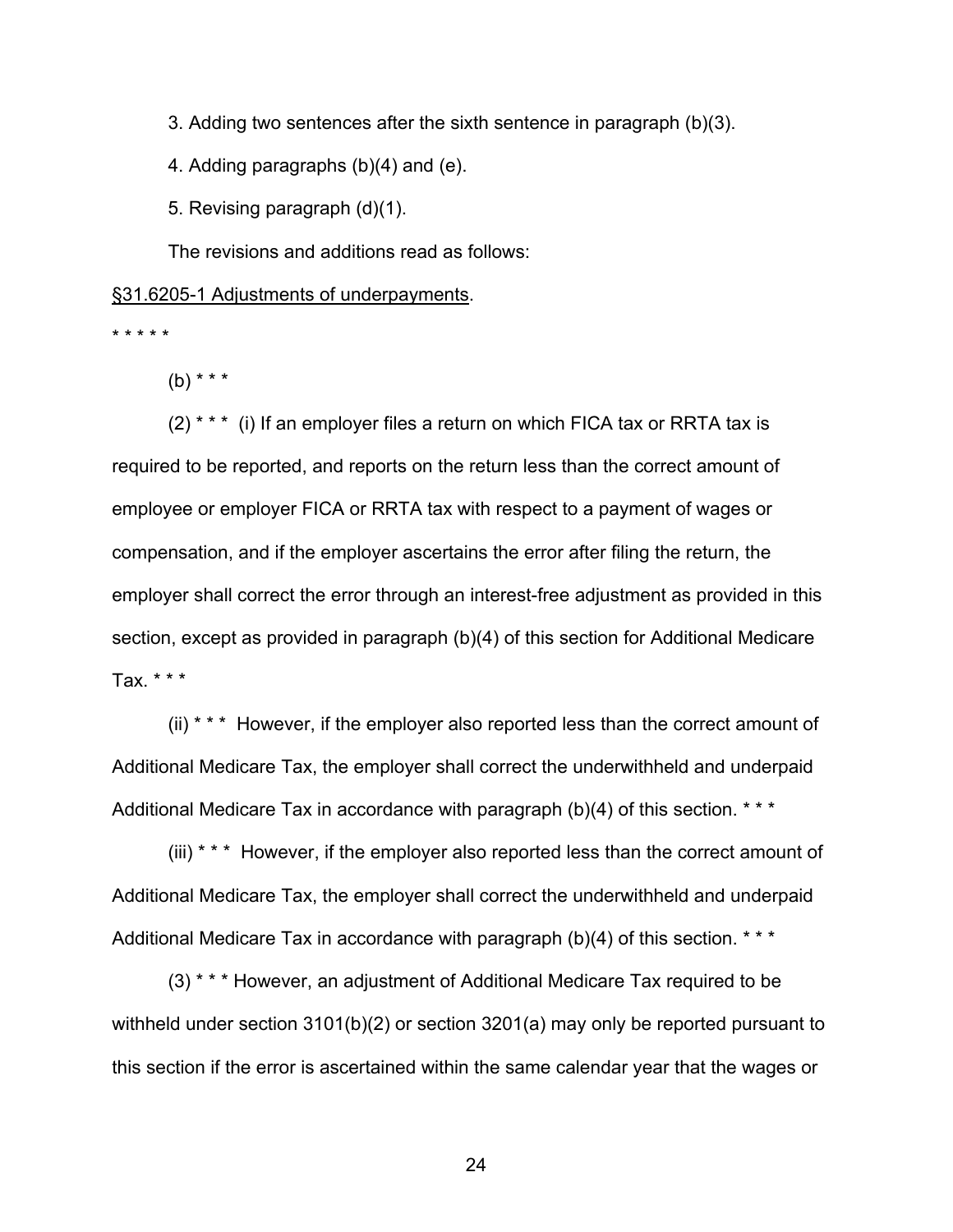compensation were paid to the employee, or if section 3509 applies to determine the amount of the underpayment, or if the adjustment is reported on a Form 2504 or Form 2504-WC. See paragraph (b)(4) of this section. \* \* \*

 (4) Additional Medicare Tax. If an employer files a return on which FICA tax or RRTA tax is required to be reported, and reports on the return less than the correct amount of Additional Medicare Tax required to be withheld with respect to a payment of wages or compensation, and if the employer ascertains the error after filing the return, the employer shall correct the error through an interest-free adjustment as provided in this section. An adjustment of Additional Medicare Tax may only be reported pursuant to this paragraph (b)(4) if the error is ascertained within the same calendar year that the wages or compensation were paid to the employee, unless the underpayment is attributable to an administrative error (that is, an error involving the inaccurate reporting of the amount actually withheld), section 3509 applies to determine the amount of the underpayment, or the adjustment is reported on a Form 2504 or Form 2504-WC. The employer shall adjust the underpayment of Additional Medicare Tax by reporting the additional amount due on an adjusted return for the return period in which the wages or compensation were paid, accompanied by a detailed explanation of the amount being reported on the adjusted return and any other information as may be required by this section and by the instructions relating to the adjusted return. The reporting of the underpayment on an adjusted return constitutes an adjustment within the meaning of this section only if the adjusted return is filed within the period of limitations for assessment for the return period being corrected, and by the due date for filing the return for the return period in which the error is ascertained. For purposes of the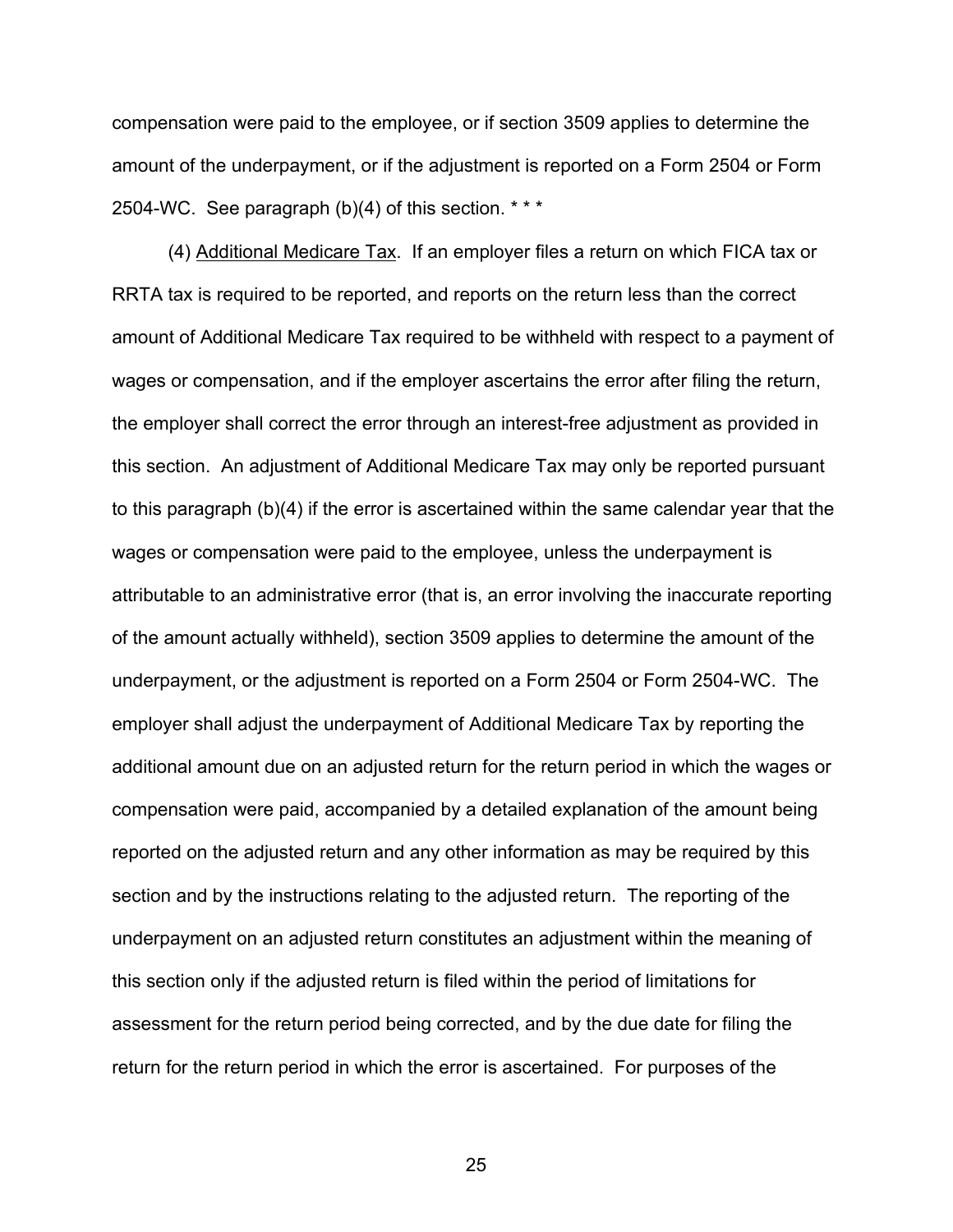preceding sentence, the due date for filing the adjusted return is determined by reference to the return being corrected, without regard to the employer's current filing requirements. For example, an employer with a current annual filing requirement who is correcting an error on a previously filed quarterly return must file the adjusted return by the due date for filing a quarterly return for the quarter in which the error is ascertained. The amount of the underpayment adjusted in accordance with this section must be paid to the IRS by the time the adjusted return is filed. If an adjustment is reported pursuant to this section, but the amount of the adjustment is not paid when due, interest accrues from that date (see section 6601).

\* \* \* \* \*

 $(d)$  \* \* \*

(1) \* \* \* If an employer collects less than the correct amount of employee FICA or RRTA tax from an employee with respect to a payment of wages or compensation, the employer must collect the amount of the undercollection by deducting the amount from remuneration of the employee, if any, paid after the employer ascertains the error. If an employer collects less than the correct amount of Additional Medicare Tax required to be withheld under section 3101(b)(2) or section 3201(a), the employer must collect the amount of the undercollection on or before the last day of the calendar year by deducting the amount from remuneration of the employee, if any, paid after the employer ascertains the error. Such deductions may be made even though the remuneration, for any reason, does not constitute wages or compensation. The correct amount of employee tax must be reported and paid, as provided in paragraph (b) of this section, whether or not the undercollection is corrected by a deduction made as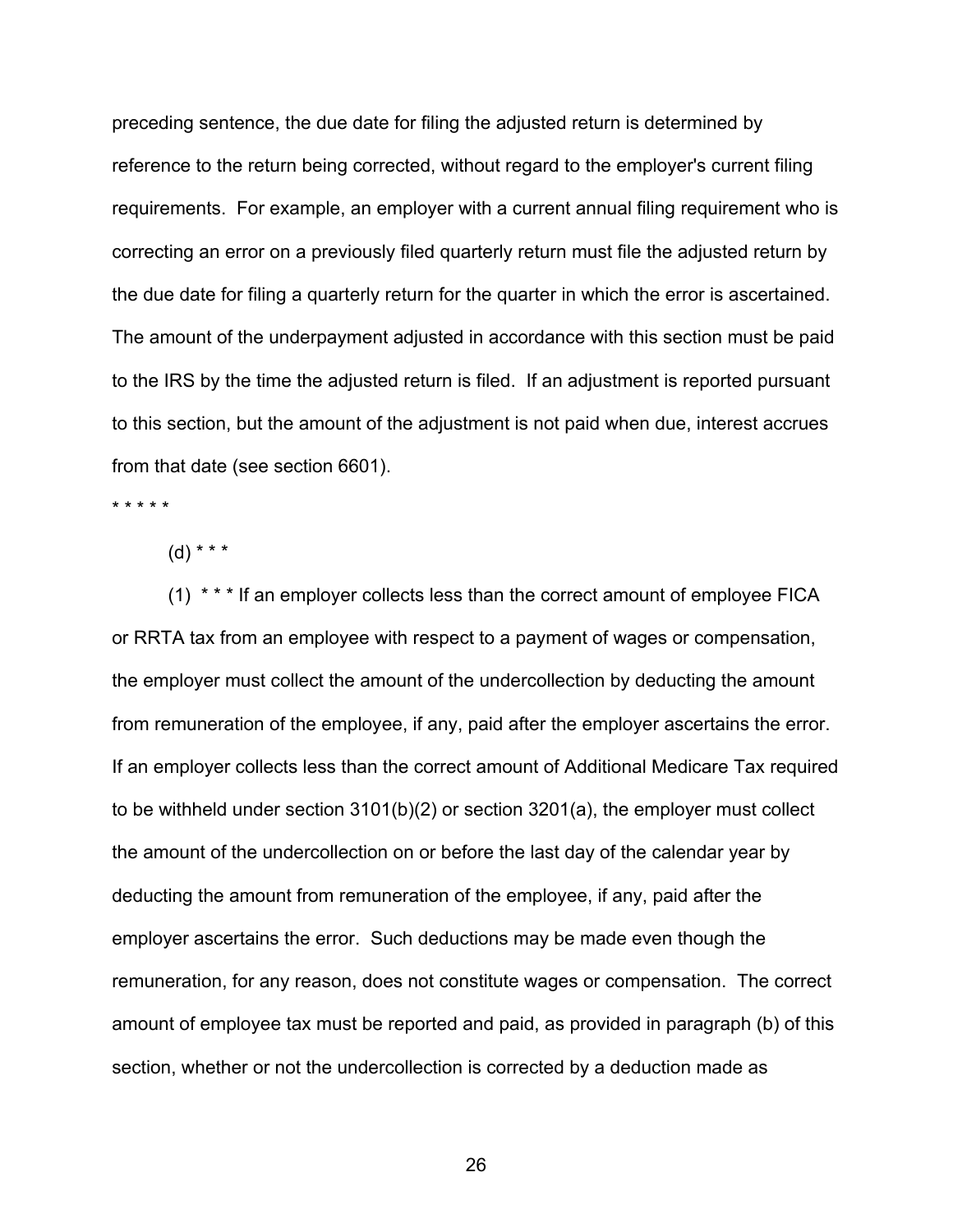prescribed in this paragraph  $(d)(1)$ , and even if the deduction is made after the return on which the employee tax must be reported is due. If such a deduction is not made, the obligation of the employee to the employer with respect to the undercollection is a matter for settlement between the employee and the employer. If an employer makes an erroneous collection of employee tax from two or more of its employees, a separate settlement must be made with respect to each employee. An overcollection of employee tax from one employee may not be used to offset an undercollection of such tax from another employee. For provisions relating to the employer's liability for the tax, whether or not it collects the tax from the employee, see §§31.3102-1(d), 31.3102-4(c), and 31.3202-1. This paragraph (d)(1) does not apply if section 3509 applies to determine the employer's liability.

\* \* \* \* \*

 (e) Effective/applicability date. Paragraphs (b) and (d) of this section apply to adjusted returns filed on or after **[INSERT DATE OF PUBLICATION IN THE FEDERAL REGISTER** Par. 11. Section 31.6402(a)-2 is amended by:

1. Revising paragraph  $(a)(1)(i)$  and the first sentence in paragraph  $(a)(1)(ii)$ .

 2. Redesignating paragraphs (a)(1)(iii) through (vi), as paragraphs (a)(1)(iv) through (vii), respectively.

3. Revising newly-redesignated paragraphs  $(a)(1)(iv)$  and  $(a)(1)(v)$ .

4. Adding new paragraph (a)(1)(iii).

- 5. Revising paragraph (b).
- 6. Adding paragraph (c).

The revisions and additions read as follows: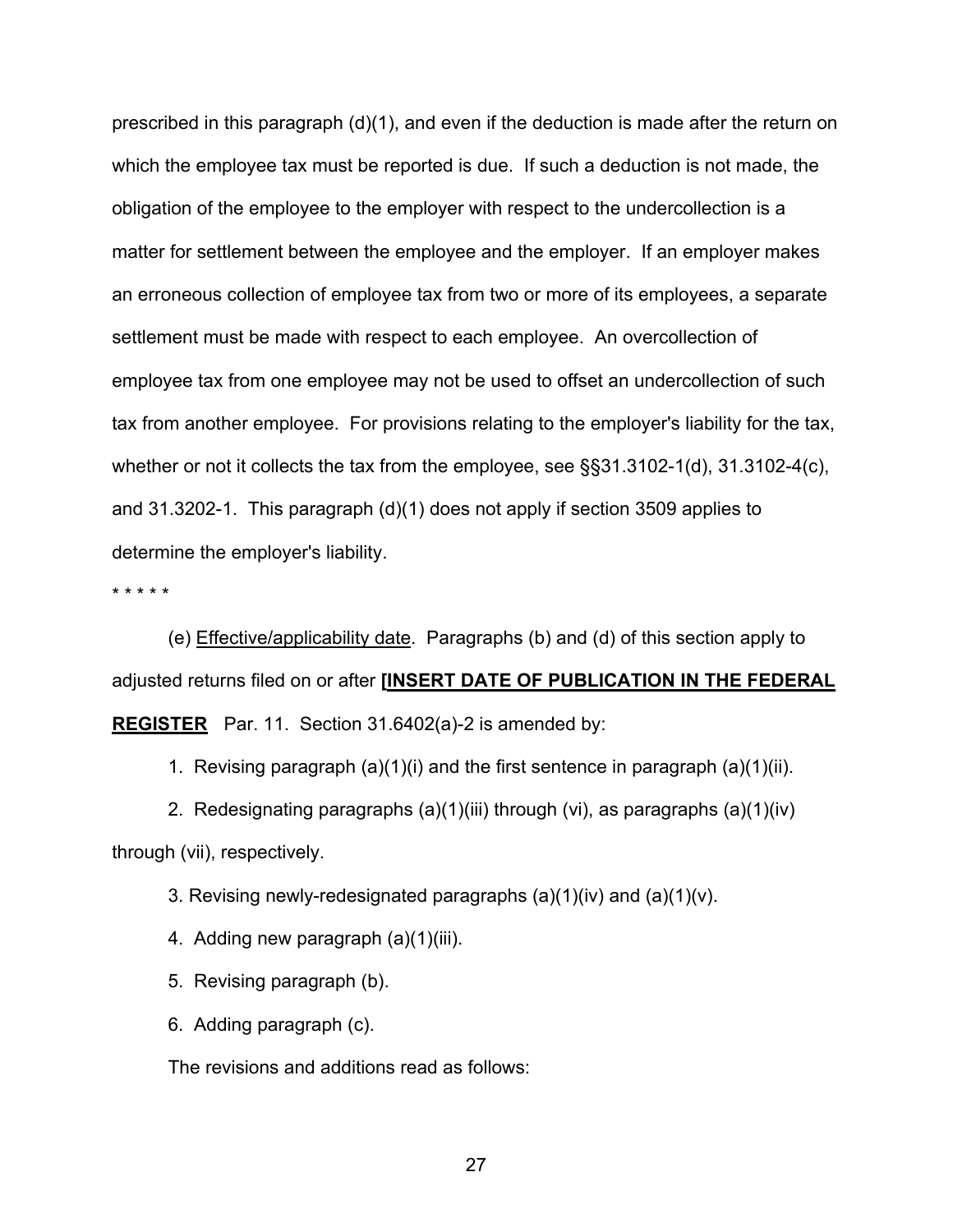§31.6402(a)-2 Credit or refund of tax under Federal Insurance Contributions Act or Railroad Retirement Tax Act.

 $(a) * * * *$ 

 $(1)$  \* \* \*

 (i) Except as provided in paragraph (a)(1)(iii) of this section, any person may file a claim for credit or refund for an overpayment (except to the extent that the overpayment must be credited pursuant to §31.3503-1) if the person paid to the Internal Revenue Service (IRS) more than the correct amount of employee Federal Insurance Contributions Act (FICA) tax under section 3101 or employer FICA tax under section 3111, employee Railroad Retirement Tax Act (RRTA) tax under section 3201, employee representative RRTA tax under section 3211, or employer RRTA tax under section 3221, or interest, addition to the tax, additional amount, or penalty with respect to any such tax.

 (ii) Except as provided in paragraph (a)(1)(iii) of this section, the claim for credit or refund must be made in the manner and subject to the conditions stated in this section. \* \* \*

 (iii) Additional Medicare Tax. No refund or credit to the employer will be allowed for the amount of any overpayment of Additional Medicare Tax imposed under section 3101(b)(2) or section 3201(a) (as calculated under section 3101(b)(2)), which the employer deducted or withheld from an employee.

 (iv) For adjustments without interest of overpayments of FICA or RRTA taxes, including Additional Medicare Tax, see §31.6413(a)-2.

 (v) For corrections of FICA and RRTA tax paid under the wrong chapter, see §31.6205-1(b)(2)(ii) and (b)(2)(iii) and §31.3503-1.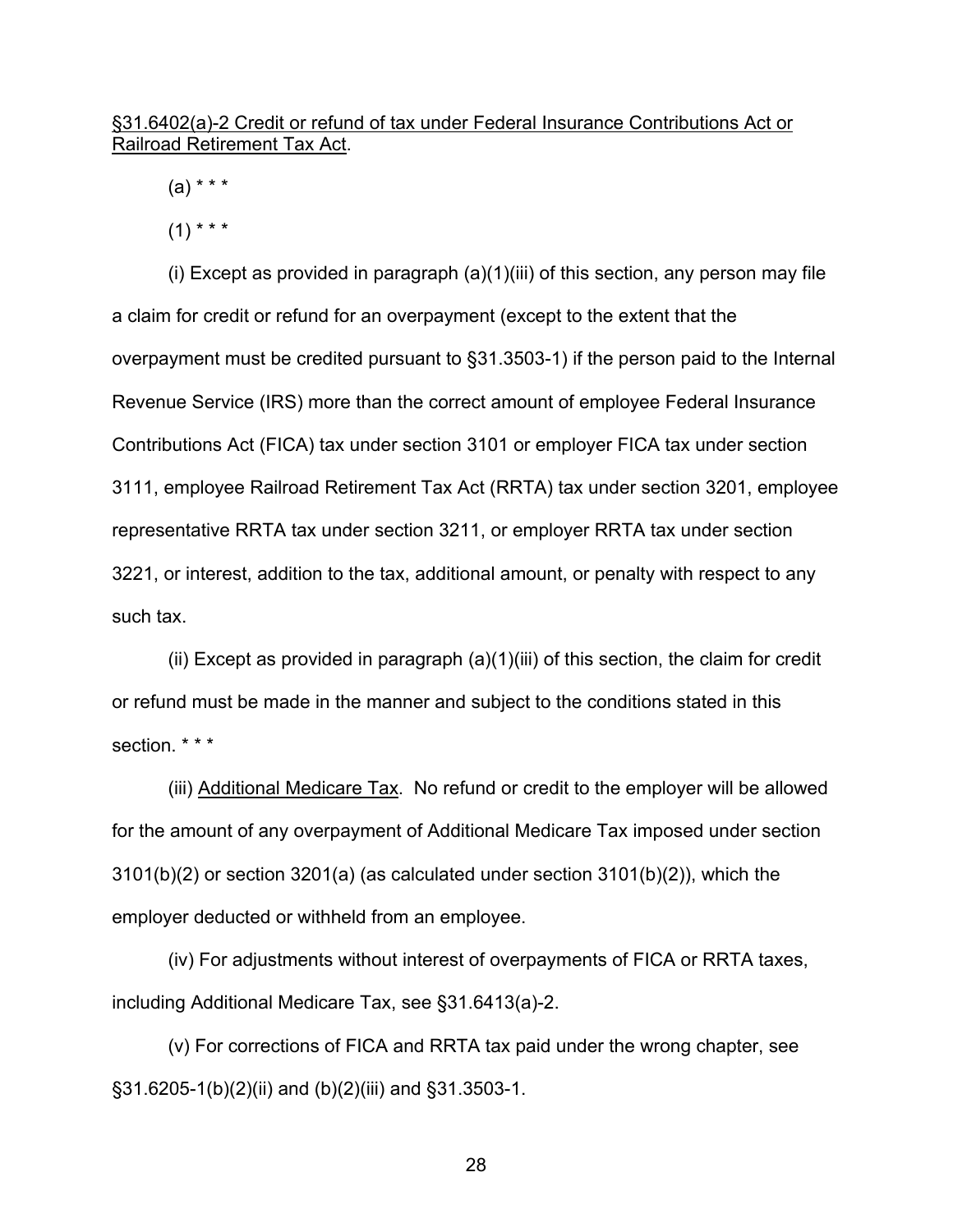\* \* \* \* \*

 (b) Claim by employee--(1) In general. Except as provided in (b)(3) of this section, if more than the correct amount of employee tax under section 3101 or section 3201 is collected by an employer from an employee and paid to the IRS, the employee may file a claim for refund of the overpayment if--

 (i) The employee does not receive repayment or reimbursement in any manner from the employer and does not authorize the employer to file a claim and receive refund or credit,

(ii) The overcollection cannot be corrected under §31.3503-1, and

 (iii) In the case of overpaid employee social security tax due to having received wages or compensation from multiple employers, the employee has not taken the overcollection into account in claiming a credit against, or refund of, his or her income tax, or if so, such claim has been rejected. See §31.6413(c)-1.

 (2) Statements supporting employee's claim. (i) Except as provided in (b)(3) of this section, each employee who makes a claim under paragraph (b)(1) of this section shall submit with such claim a statement setting forth (a) the extent, if any, to which the employer has repaid or reimbursed the employee in any manner for the overcollection, and (b) the amount, if any, of credit or refund of such overpayment claimed by the employer or authorized by the employee to be claimed by the employer. The employee shall obtain such statement, if possible, from the employer, who should include in such statement the fact that it is made in support of a claim against the United States to be filed by the employee for refund of employee tax paid by such employer to the IRS. If the employer's statement is not submitted with the claim, the employee shall make the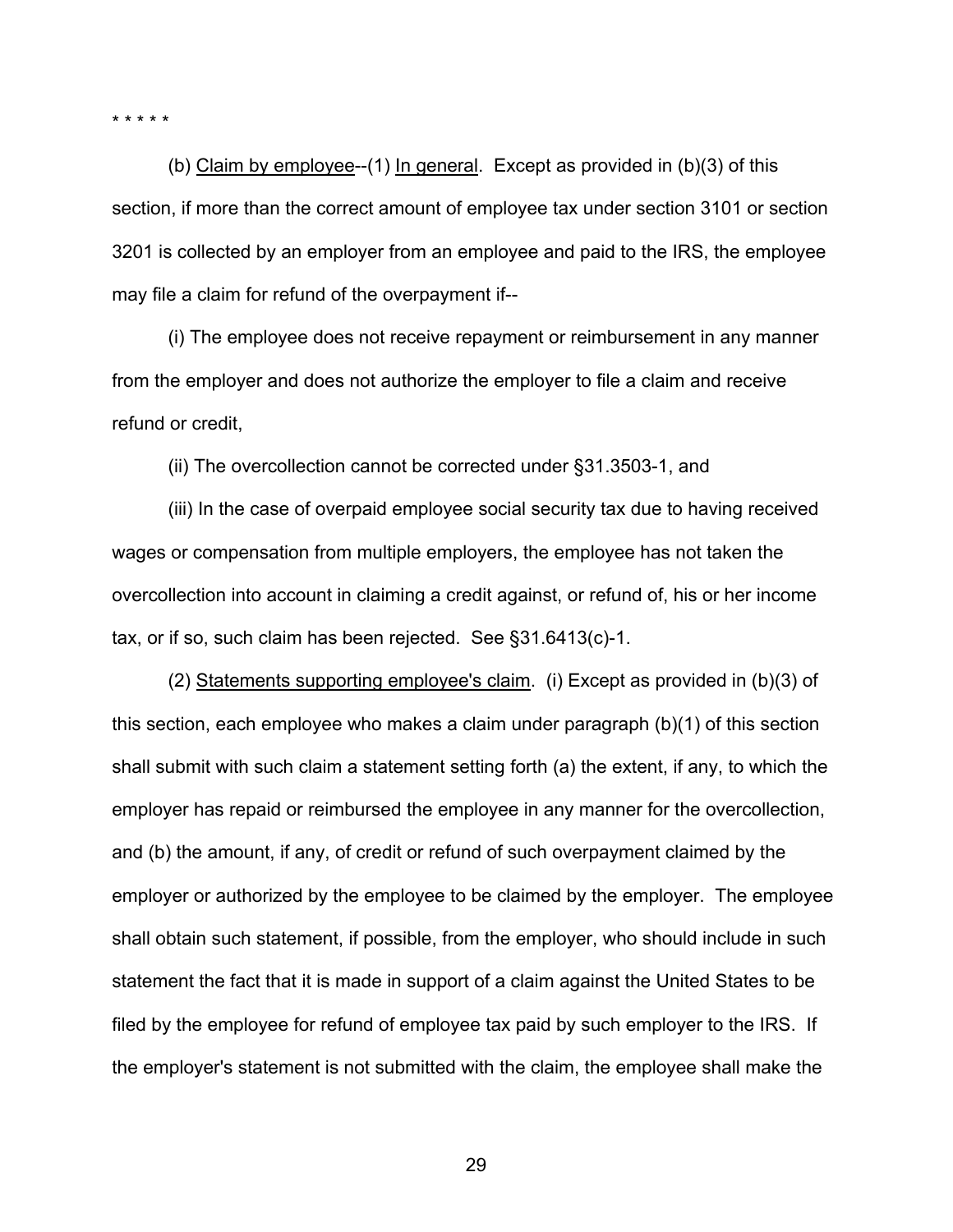statement to the best of his or her knowledge and belief, and shall include therein an explanation of his or her inability to obtain the statement from the employer.

 (ii) Except as provided in paragraph (b)(3) of this section, each individual who makes a claim under paragraph (b)(1) of this section also shall submit with such claim a statement setting forth whether the individual has taken the amount of the overcollection into account in claiming a credit against, or refund of, his or her income tax, and the amount, if any, so claimed (see §31.6413(c)-1).

 (3) Additional Medicare Tax. (i) If more than the correct amount of Additional Medicare Tax under section 3101(b)(2) or section 3201(a) (as calculated under section 3101(b)(2)), is collected by an employer from an employee and paid to the IRS, the employee may file a claim for refund of the overpayment and receive a refund or credit if the overcollection cannot be corrected under §31.3503-1 and if the employee has not received repayment or reimbursement from the employer in the context of an interestfree adjustment. The claim for refund shall be made on Form 1040, "U.S. Individual Income Tax Return," by taking the overcollection into account in claiming a credit against, or refund of, tax. The form to be used by residents of the U.S. Virgin Islands, Guam, American Samoa, or the Northern Mariana Islands is Form 1040-SS, "U.S. Self-Employment Tax Return (Including Additional Child Tax Credit for Bona Fide Residents of Puerto Rico)." The form to be used by residents of Puerto Rico is either Form 1040- SS or Form 1040-PR, "Planilla para la Declaración de la Contribución Federal sobre el Trabajo por Cuenta Propia (Incluyendo el Crédito Tributario Adicional por Hijos para Residentes Bona Fide de Puerto Rico)." The employee may not authorize the employer to claim the credit or refund for the employee. See §31.6402(a)-2(a)(1)(iii).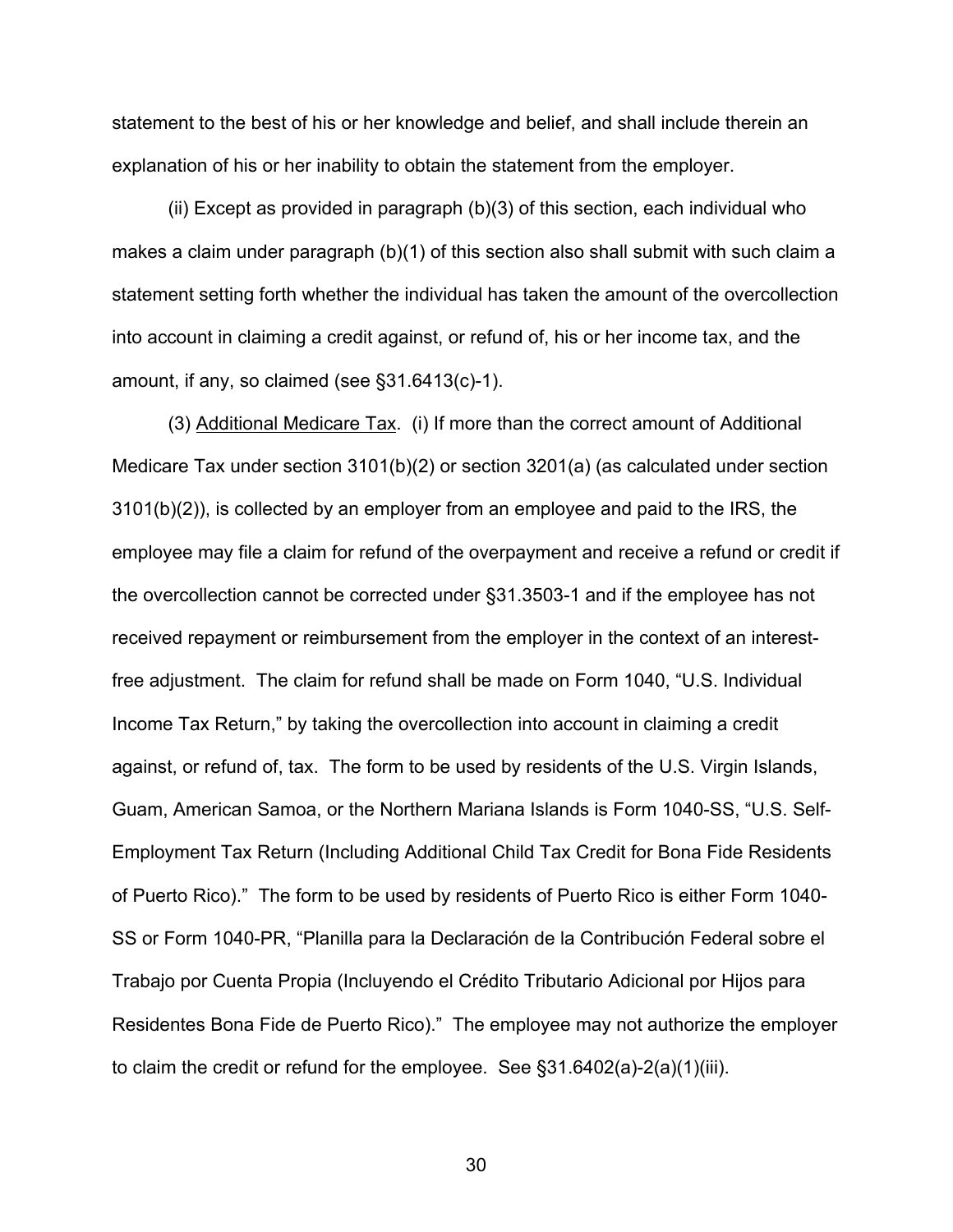(ii) In the case of an overpayment of Additional Medicare Tax under section 3101(b)(2) or section 3201(a) for a taxable year of an individual for which a Form 1040 (or other applicable return in the Form 1040 series) has been filed, a claim for refund shall be made by the individual on Form 1040X, "Amended U.S. Individual Income Tax Return."

 (c) Effective/applicability date. This section applies to claims for refund filed on or after **[INSERT DATE OF PUBLICATION IN THE FEDERAL REGISTER]**.

Par. 12. Section 31.6413(a)-1 is amended by:

1. Revising the first sentence in paragraph (a)(2)(i).

2. Redesignating paragraphs (a)(2)(ii) through (vii) as paragraphs (a)(2)(iii)

through (viii), respectively.

3. Revising newly-designated paragraph (a)(2)(viii).

3. Adding paragraph (a)(2)(ii).

4. Adding a sentence after the first sentence in newly-redesignated paragraph  $(a)(2)(iv).$ 

5. Adding a sentence at the end of newly-redesignated paragraph (a)(2)(v).

6. Adding paragraph (c).

The revisions and additions read as follows:

# §31.6413(a)-1 Repayment or reimbursement by employer of tax erroneously collected from employee.

 $(a) * * * *$ 

 $(2)$ <sup>\*\*\*</sup> (i) Except as provided in paragraph  $(a)(2)(ii)$  of this section, if an

employer files a return for a return period on which FICA tax or RRTA tax is reported,

collects from an employee and pays to the IRS more than the correct amount of the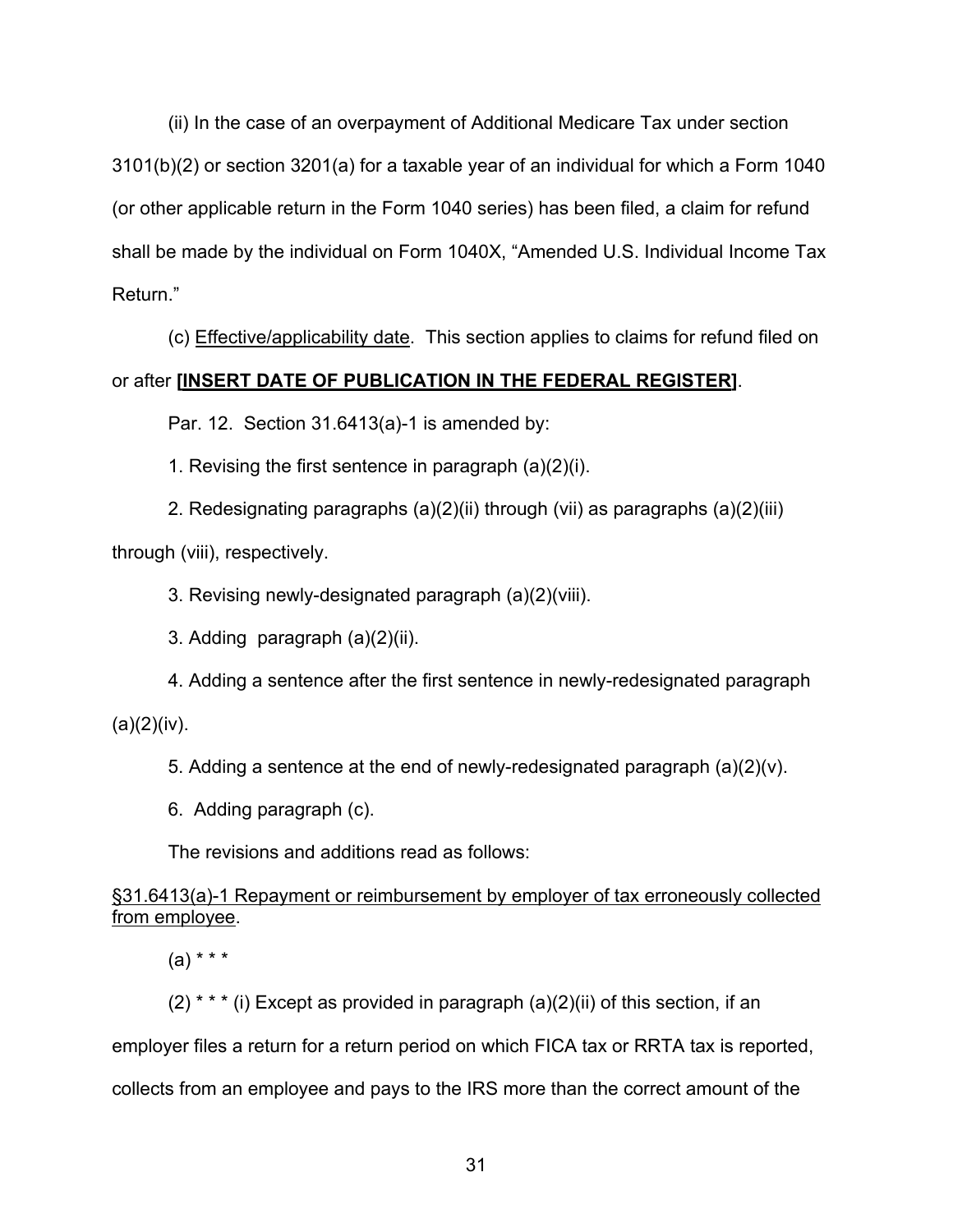employee FICA or RRTA tax, and if the employer ascertains the error after filing the return and within the applicable period of limitations on credit or refund, the employer shall repay or reimburse the employee in the amount of the overcollection prior to the expiration of such limitations period. \* \* \*

 (ii) If an employer files a return for a return period on which Additional Medicare Tax under section 3101(b)(2) or section 3201(a) is reported, collects from an employee and pays to the IRS more than the correct amount of Additional Medicare Tax required to be withheld from wages or compensation, and if the employer ascertains the error after filing the return but before the end of the calendar year in which the wages or compensation were paid, the employer shall repay or reimburse the employee in the amount of the overcollection prior to the end of the calendar year. However, this paragraph does not apply to the extent that, after reasonable efforts, the employer cannot locate the employee.

\* \* \* \* \*

 (iv) \* \* \* However, for purposes of overcollected Additional Medicare Tax under section 3101(b)(2) or section 3201(a), the employer shall reimburse the employee by applying the amount of the overcollection against the employee FICA or RRTA tax which attaches to wages or compensation paid by the employer to the employee in the calendar year in which the overcollection is made. \* \* \*

 (v) \* \* \* This paragraph (a)(2)(v) does not apply for purposes of overcollected Additional Medicare Tax under section 3101(b)(2) or section 3201(a) which must be repaid or reimbursed to the employee in the calendar year in which the overcollection is made.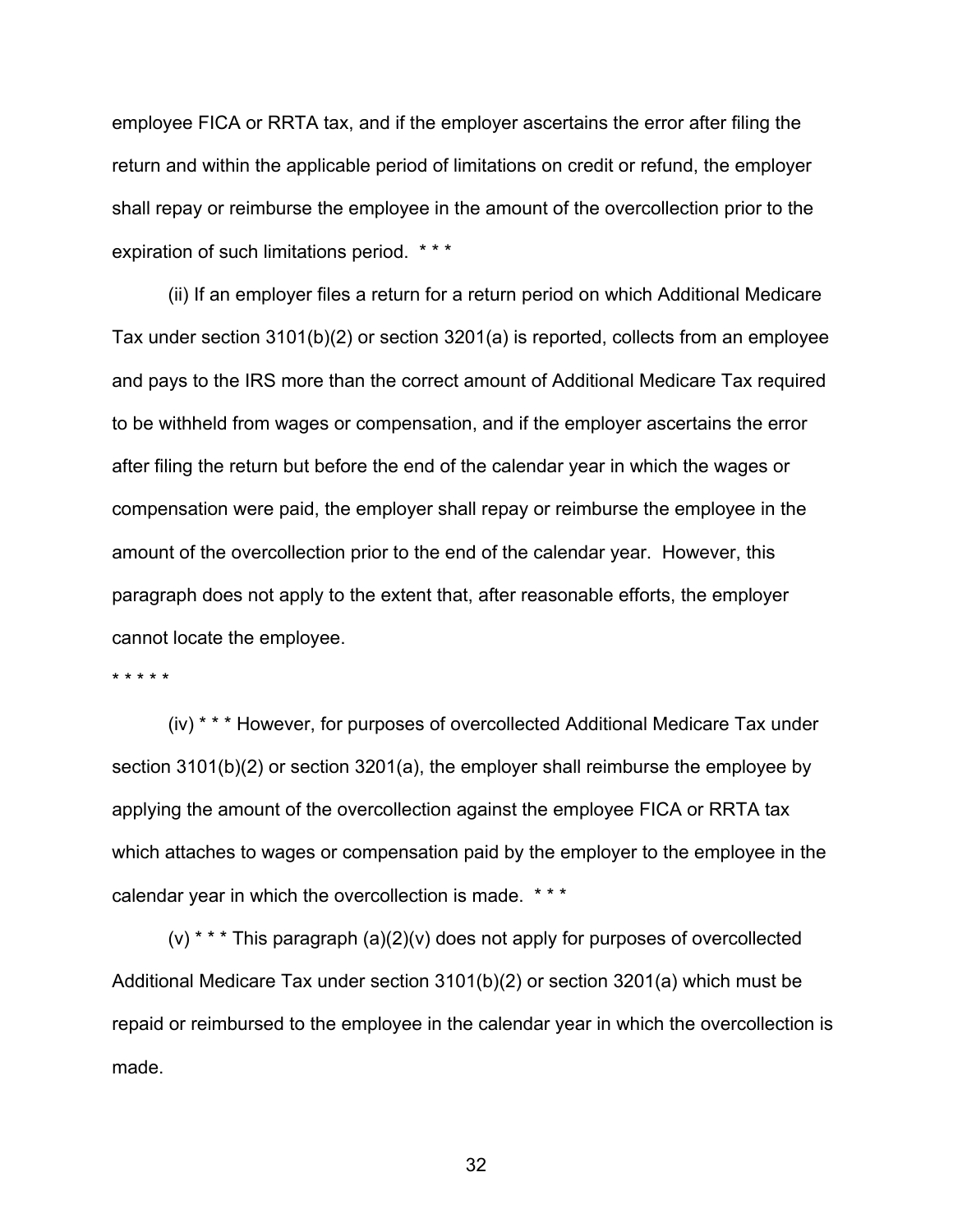\* \* \* \* \*

 (viii) For corrections of FICA and RRTA tax paid under the wrong chapter, see §31.6205-1(b)(2)(ii) and (iii) and §31.3503-1.

\* \* \* \* \*

 (c) Effective/applicability date. Paragraph (a) of this section applies to adjusted returns filed on or after **[INSERT DATE OF PUBLICATION IN THE FEDERAL** 

### **REGISTER]**.

Par. 13. Section 31.6413(a)-2 is amended by:

- 1. Adding a sentence after the first sentence in paragraph (a)(1).
- 2. Adding a sentence after the second sentence in paragraph (b)(2)(i).
- 3. Adding paragraph (e).

The additions read as follows:

# §31.6413(a)-2 Adjustments of overpayments.

 $(a) * * * *$ 

(1) \* \* \* However, this section only applies to overcollected or overpaid Additional Medicare Tax under section 3101(b)(2) or section 3201(a) if the employer has repaid or reimbursed the amount of the overcollection of such tax to the employee in the year in which the overcollection was made. \* \* \*

\* \* \* \* \*

 $(b)$  \* \* \*

 $(2)$  \* \* \*

(i) \* \* \* However, for purposes of Additional Medicare Tax under section 3101(b)(2) or section 3201(a), if the amount of the overcollection is not repaid or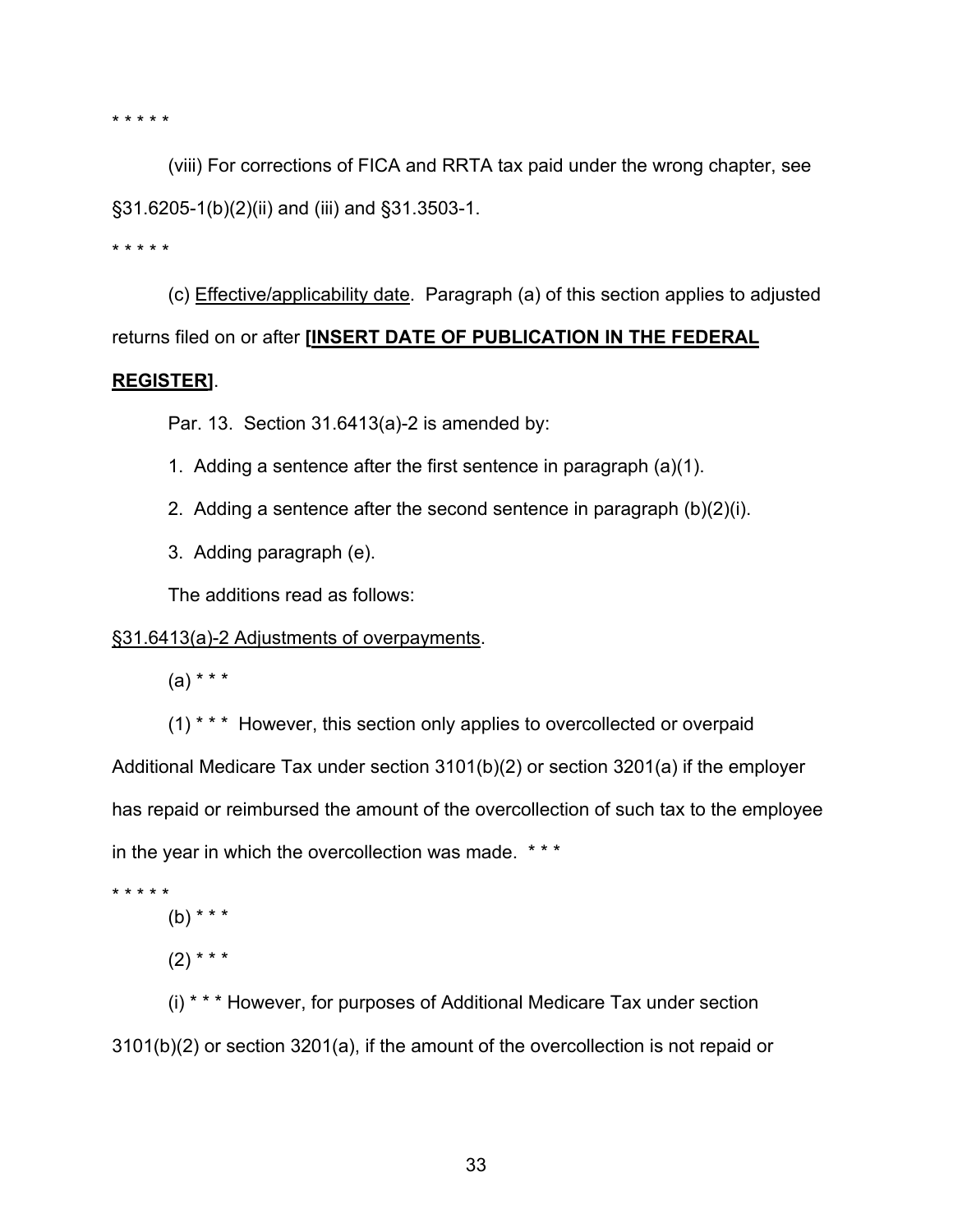reimbursed to the employee under §31.6413(a)-1(a)(2)(ii), there is no overpayment to be adjusted under this section and the employer may only adjust an overpayment of